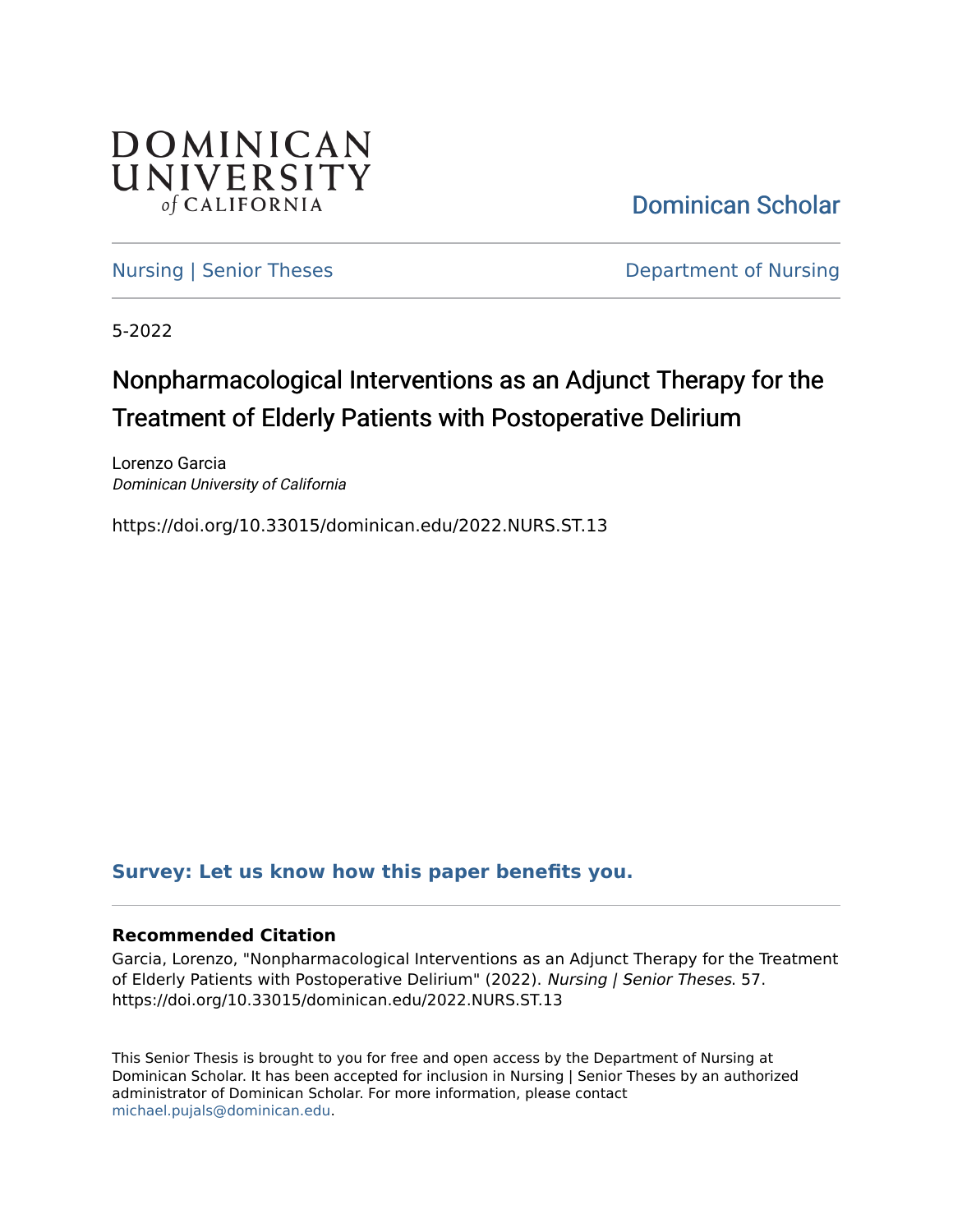### **Nonpharmacological Interventions as an Adjunct Therapy for the Treatment of Elderly**

### **Patients with Postoperative Delirium**

Lorenzo Garcia

Department of Nursing, Dominican University of California

NURS4500.2: Nursing Research & Senior Thesis

Dr. Patricia Harris

December 11, 2021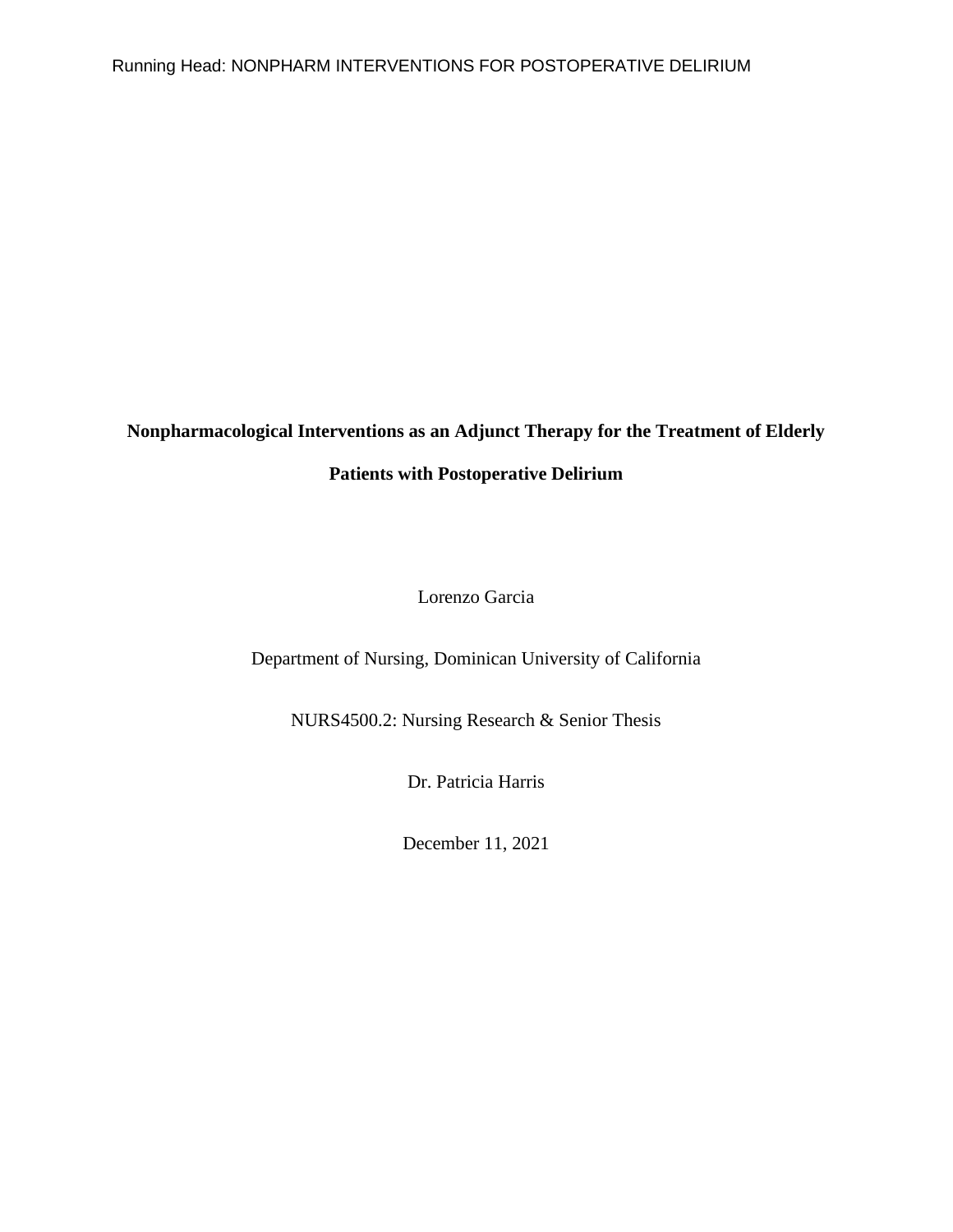### Table of Contents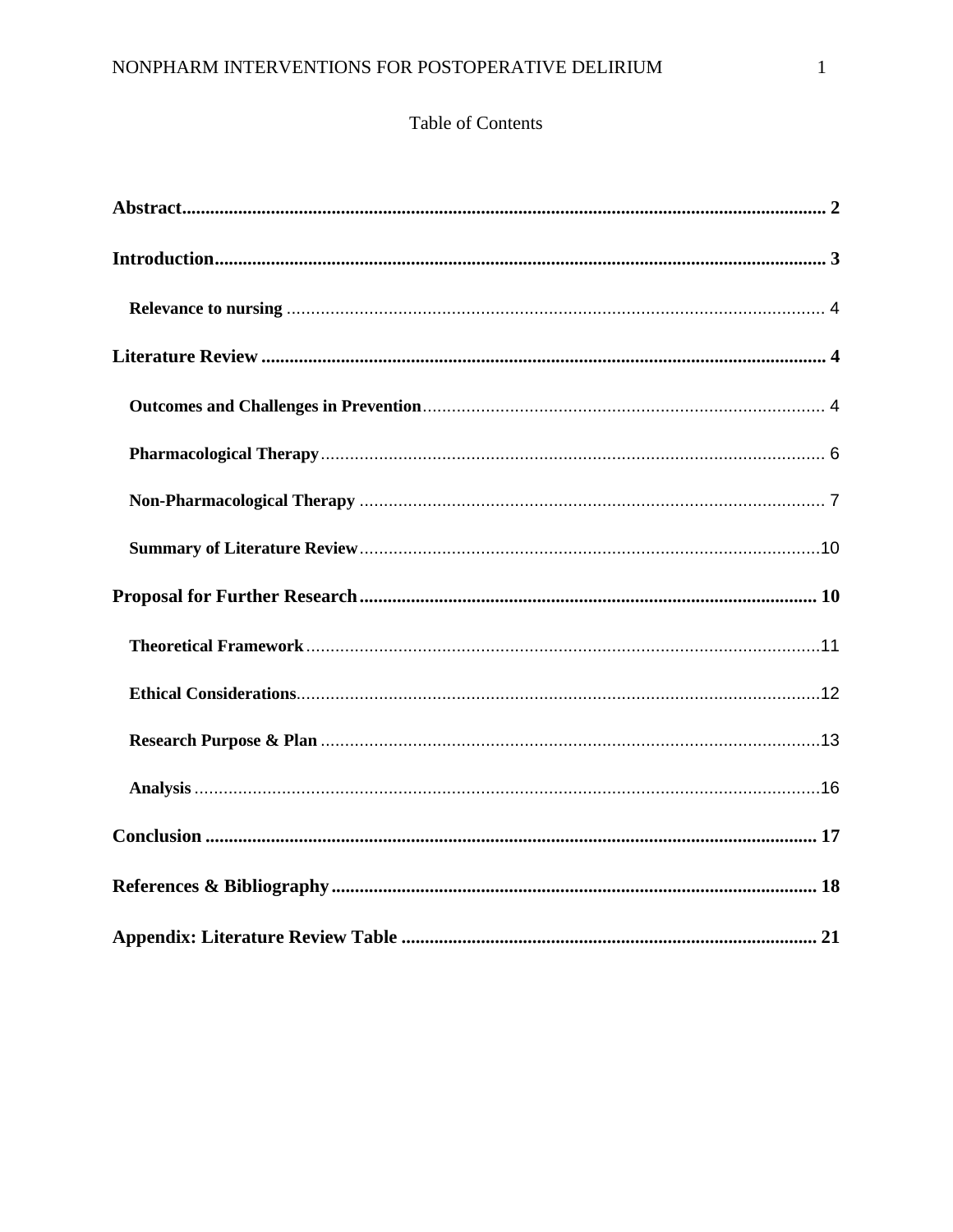#### **Abstract**

<span id="page-3-0"></span>**Background:** Postoperative delirium is an iatrogenic disease that largely affects older surgical patients. Current treatment relies mostly on pharmacological management. However, this poses a problem due to the age-related changes in elders on drug metabolism. Other comorbidities increase chances of onset of postoperative delirium, and the possibility of unresolved cases. This leads to prolonged hospital stays, decreased quality of life, and overall poorer outcomes in these individuals.

**Objective:** The purpose of this literature review and proposal is to examine the use of nonpharmacological therapy as an adjunct treatment to improve outcomes in elderly patients diagnosed with postoperative delirium. Non-pharmacological interventions observed are focused on stress management and activities of daily living (ADL) training. The literature review summarizes eight studies and are organized based on outcomes, pharmacological, and nonpharmacological treatments.

**Method:** This paper proposes a controlled, randomized experimental trial that divides participants into a control group, meditation group, and ADL group. It will then compare initial and post-test scores of the initial, three-month, and six-month test scores with an ANOVA test. The tests that are going to be used for this proposal are the Confusion Assessment Method-Severity (CAM-S) (as cited in Seiber et al, 2019)and the Mini Mental Status Exam (MMSE) (as cited in Seiber et al, 2019). Scores will be broken down for individuals as well as groups. Group scores will then be compared to one another. Ethical considerations are concerned with informed consent in confused individuals and travel detriments imposed by this proposal.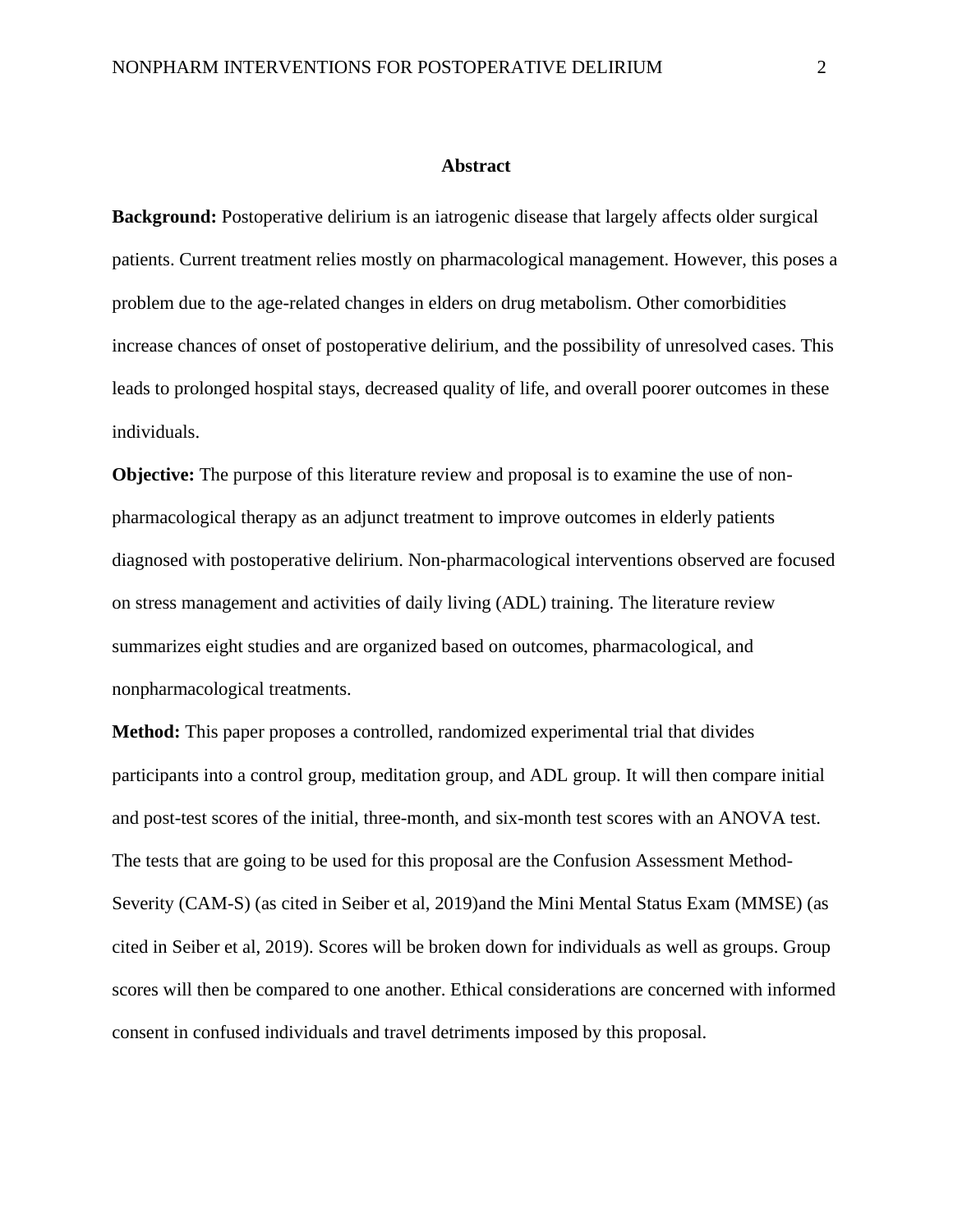**Keywords:** postoperative delirium, postoperative complications, stress management, exercise, ages 65 and up, non-pharmacological treatments, therapies, and interventions

#### **Introduction**

<span id="page-4-0"></span>Postoperative delirium (PD) is an acute stage of confusion commonly found in the elderly population that had surgeries using anesthesia. Signs and symptoms of PD are altered levels of consciousness and memory impairment. Preoperative factors that increase incidence of PD are age, prior deficits in cognitive ability, polypharmacy, and dehydration (Sánchez et al, 2019). Complications of PD are longer hospital stays, long term institutionalization, and decreased quality of life associated with mental decline (Abelha, F et al, 2013). Treatment of PD aims to treat and prevent further cognitive decline by using pharmacological methods and frequent reorientation of the patient (Robinson & Eiseman, 2008).

There are numerous non-pharmacological therapies that emphasize stress management, such as exercise, self-care, and mindfulness therapies. The purpose of this literature review and proposal for further study is to use a non-pharmacological method of stress management alongside pharmacological treatments to increase efficacy of therapy and prevent further complications.

For the purpose of this literature review and study, stress management will be defined as meditation and self-care through activities of daily living. Meditation is the practice of minimizing distractions in order to achieve a calmer state of mind. A clinical trial observed the effects of meditation on psychological stress and well-being and found that participants found moderate improvement in their conditions (Goyal et al, 2014). Activities of daily living (ADLs) are activities such as hygiene care, eating, and necessary movements needed to complete the day.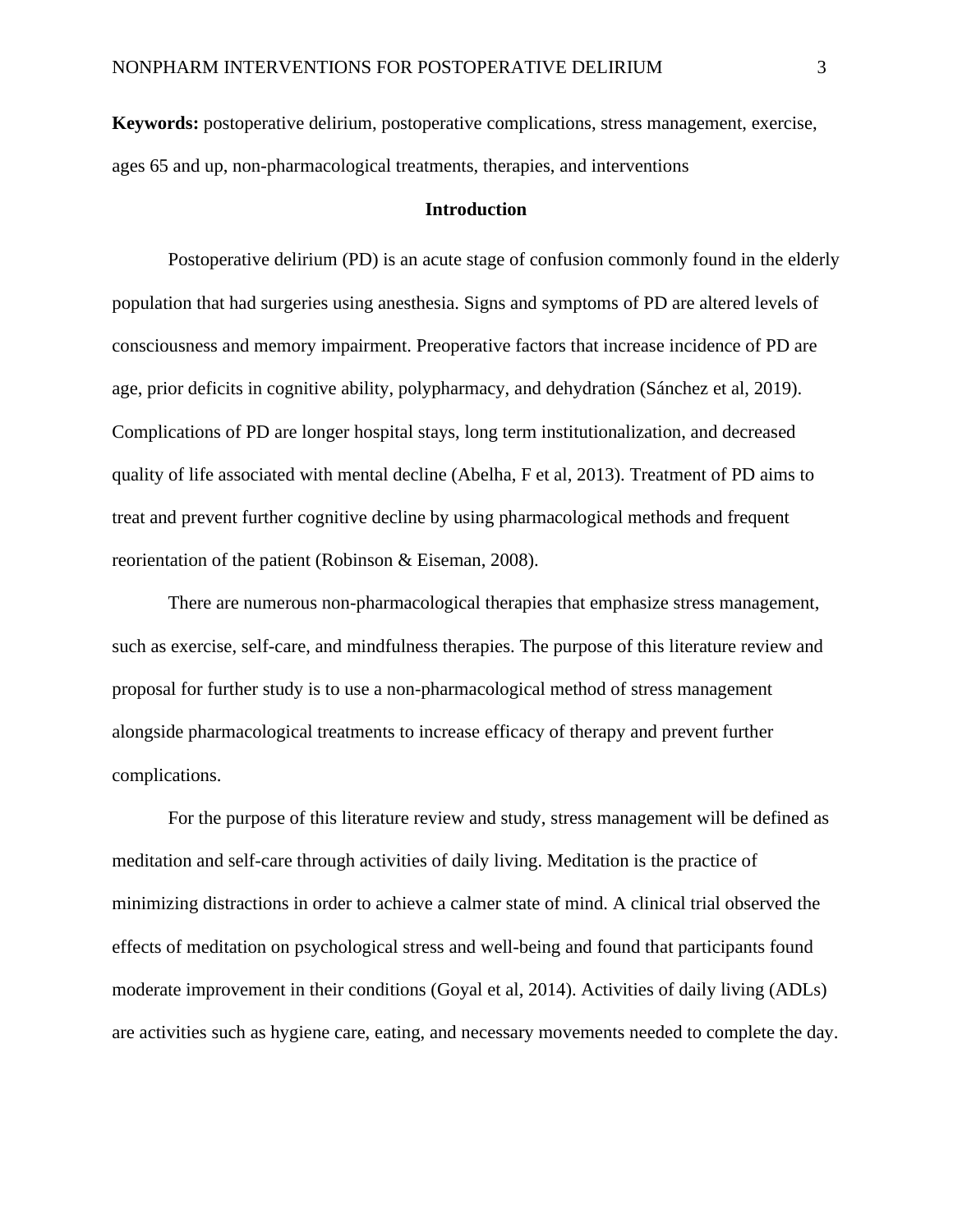#### <span id="page-5-0"></span>**Relevance to nursing**

Nurses assess and monitor patients after surgery and postoperative delirium leaves patients in a vulnerable state that threatens their safety and well-being. Improvement of treatment of postoperative delirium can help reduce patient time in the hospital, reduce the chances of being transferred to a skilled nursing facility, and reduce costs of care. It is important given the continued growth of the geriatric population.

#### **Literature Review**

<span id="page-5-1"></span>The purpose of this literature review is to provide insight on prevention, outcomes, and current therapies for postoperative delirium. The Dominican Iceberg, Google Scholar, and PubMed were used to research primary sources. Keywords for searches include postoperative delirium, postoperative complications, stress management, exercise, ages 65 and up, non-pharmacological treatments, therapies, and interventions.

Articles were chosen based on the type of study, methods used, and relevance to the topic. Using these methods, eight primary sources will be used throughout this section. These eight sources will be split into three subgroups: Outcomes and Challenges in Prevention; Pharmacological therapy; and Non-pharmacological therapy. See the Appendix for a Literature Review Table that provides a summary for each article.

#### <span id="page-5-2"></span>**Outcomes and Challenges in Prevention**

Postoperative delirium is a disease that occurs as a complication of medical intervention. The literature in this section investigates the effects of postoperative delirium on patient outcomes and difficulties with prevention.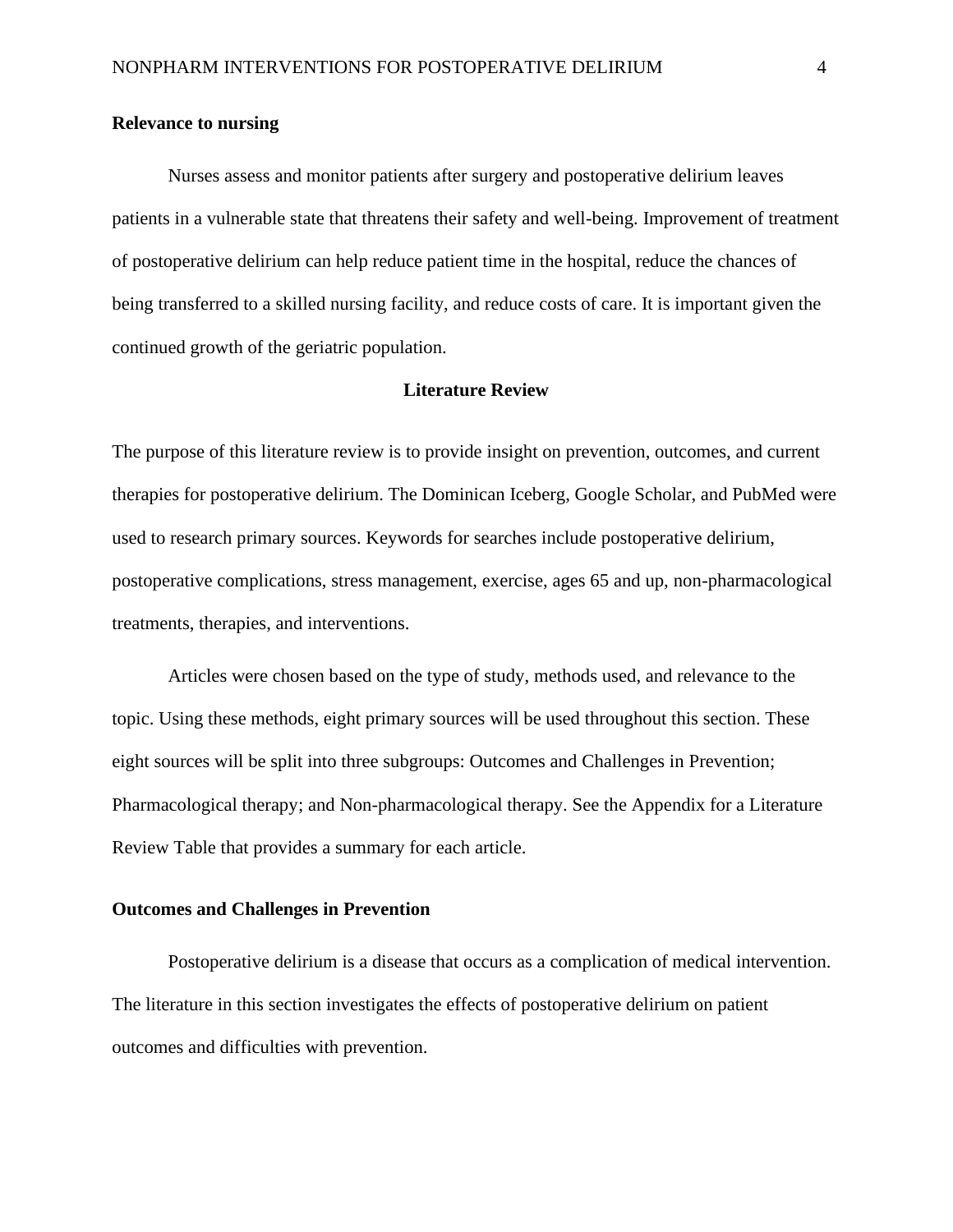In a six-month follow up, it was found that postoperative delirium is associated with higher mortality rates, dependence on at least one ADL, and decreased function capacity and quality of life (Abelha et al., 2013). Additionally, mortality rates were consistent between inhospital and within six-months of discharge. Because this is an iatrogenic disease, prevention should be a priority to protect patients from this harm. Prevention methods look to stabilize patients before procedures through adequate hydration, monitoring vital signs, and treating underlying conditions. This type of delirium is thought to be due to anesthesia used during the procedure.

In another study (Sieber et al), researchers used different depths of spinal anesthesia on patients undergoing hip surgery and how it affected the incidence of postoperative delirium and its outcomes over one year. These groups were randomly selected into 2 groups: one group receiving heavy levels of anesthesia, and the other group with lighter levels. There were no significant differences between the groups, and both saw similar accounts of mortality and decreased functional capacity (Sieber, 2019). Sedation is a necessary factor in many invasive surgeries, and there has been agreement that anesthesia does contribute to postoperative delirium.

 Most research in postoperative delirium is focused on prevention. These research articles support and provide new information to the field. The first article offers new and specific information about the effects of postoperative delirium other than mortality rates. Not all patients die from this complication but are left with deficits that impair autonomy. The second article offers more research into the topic by highlighting a common procedure done in the elderly population and attempts to find a solution by modifying variables. The complexity of this disease makes it challenging for providers to prevent. This problem is further exacerbated by underlying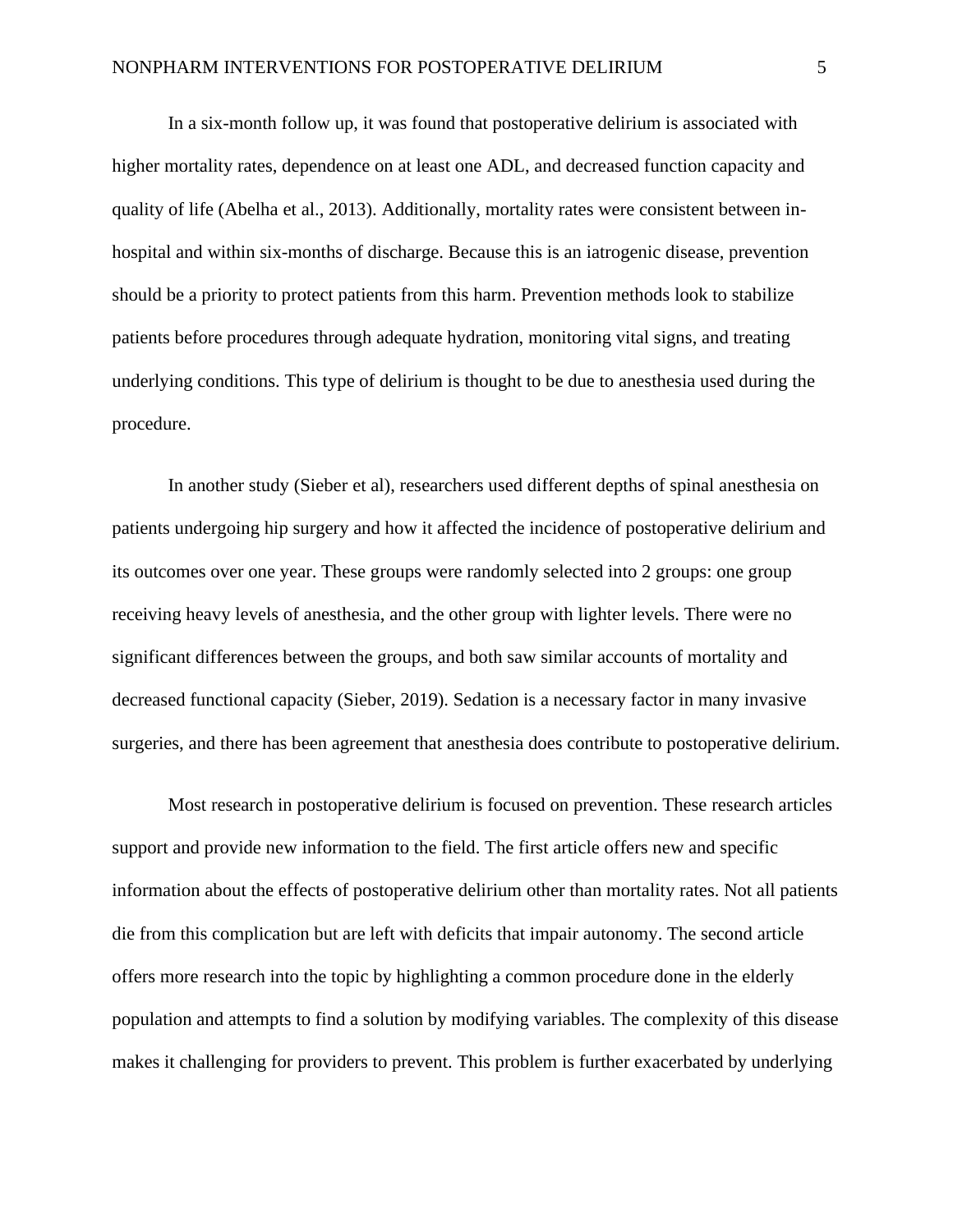comorbidities of elderly patients and require health professionals to rely on treatments alongside prophylactic interventions.

#### <span id="page-7-0"></span>**Pharmacological Therapy**

 Interventions with antipsychotics are the staple therapies in treating confusion disorders. The literature in this section will look into the use of medications in the treatment of postoperative delirium. The standard medication for postoperative delirium is haloperidol, a common antipsychotic used to treat confusion and other psychotic disorders.

A double-blind, randomized control study compared the efficacy of haloperidol, chlorpromazine, and lorazepam in the treatment of HIV-induced delirium (Breitbart et. al, 2005). Haloperidol and chlorpromazine were found to be effective in the treatment of delirium. Lorazepam was the only drug in this study that did not find significant data in the treatment of delirium, and notes that it is associated with side effects that interfere with treatment (Breitbart et. al, 2005). In order to minimize side effects, lower dosages were used. Researchers also gradually decreased dosage as patients improved. While this information is relevant and aligns with current research, one aspect it fails to address is the complications of haloperidol therapy in the elderly. Older patients are at a higher risk of side effects due to age-related metabolic changes (Nijober et al., 2016).

A retrospective study conducted in the Netherlands observed the use of haloperidol in elderly patients who recently underwent surgery (Nijober et al., 2016). It was found that patients who were given haloperidol stayed in the hospital longer. Additionally, those who received haloperidol were more likely to return within the year for another procedure (Nijober et al., 2016). Haloperidol is known to cause cardiac arrhythmias and ineffective management of this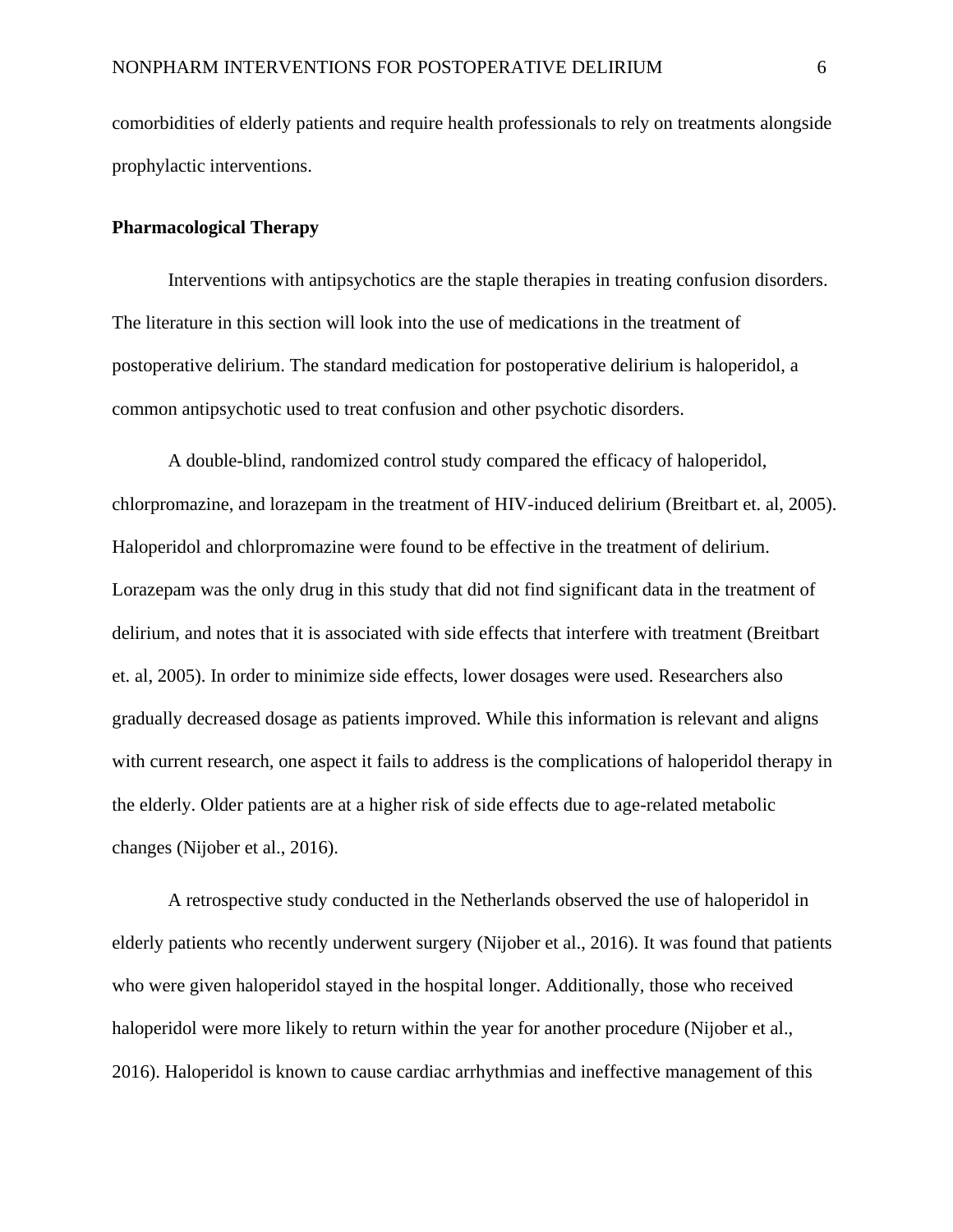drug may result in uncontrolled delirium. These adverse effects can lead to substantial decline in the patient's quality of life, especially in this vulnerable population.

 The first article attests to the efficacy of haloperidol in the treatment of delirium, which aligns with current research. It is a study older than 10 years, but it is important to mention as it provides information on an underrepresented and critically ill population. It provides information on alternative drugs and explores their efficacy in treating delirium. The second article is significant as it investigates ongoing therapies to bolster knowledge and spread awareness of complications that are not given enough attention. Its main focus was to improve patient outcomes and challenge the use of haloperidol in postoperative delirium.

#### <span id="page-8-0"></span>**Non-Pharmacological Therapy**

 There is a severe lack of research in the use of non-pharmacological interventions for the treatment of postoperative delirium. However, there is research with similar interventions for other forms of confusion. The last portion of this literature review will examine nonpharmacological therapies in the treatment of cognitive deficits and decline. It will also explore the use of these therapies alongside pharmacological therapies to improve outcomes in the older population. Research in this area focuses on different types of movement like exercise and yoga in the treatment of patients with cognitive decline.

A German study focused on the day care and nursing home population (Straubmeier et al., 2017). This study used MAKS, a multicomponent therapy that consists of motor, activities of daily living, cognitive, and social exercises. It was found that the clients who regularly participated in MAKS therapy sessions had scored better on the Mini Mental Status Exam (MMSE) and the Erlangen Test of Activities of Daily Living (ETAM) (Straubmeier et al., 2017).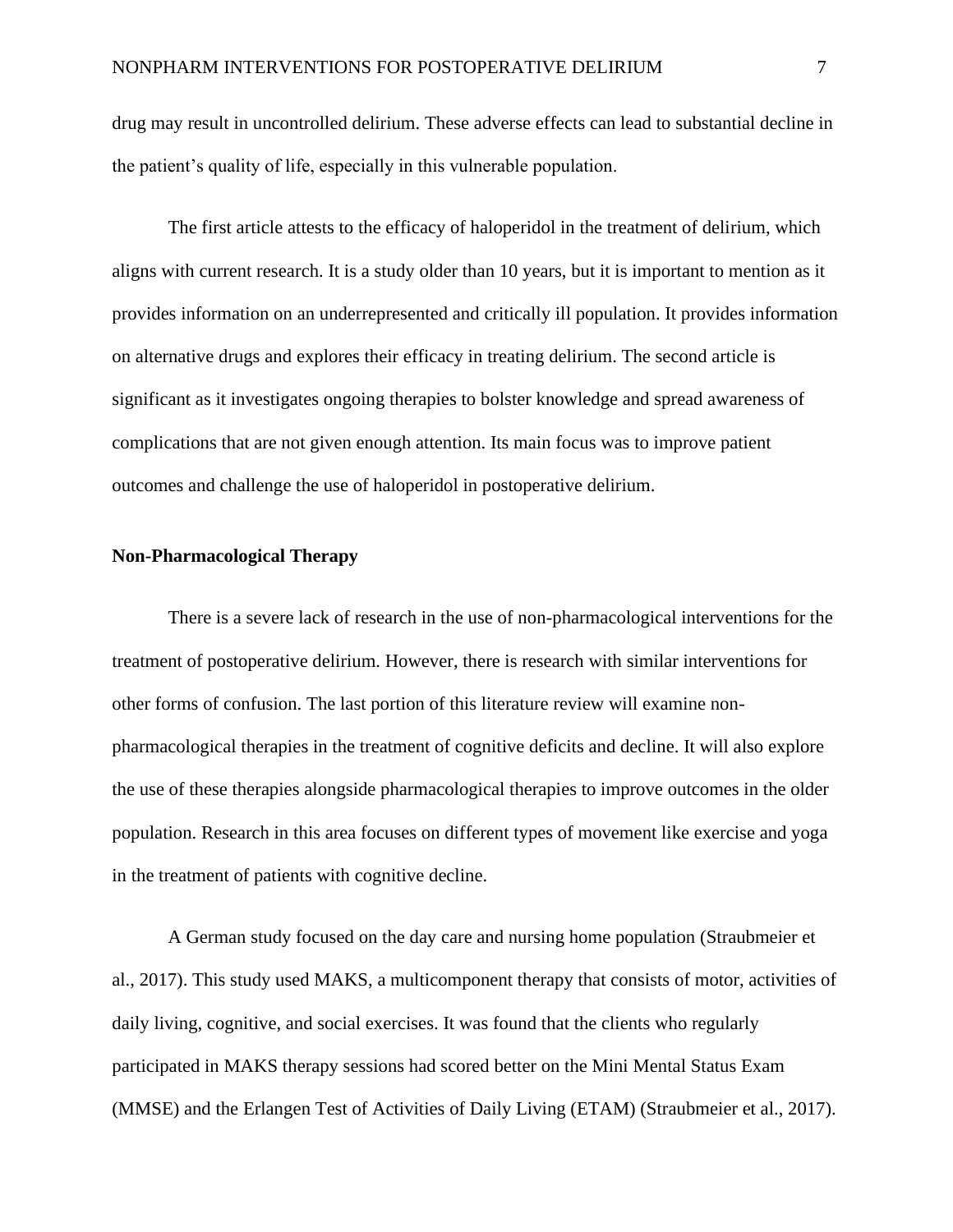These exercises help patients work with their conditions. The authors acknowledge that these interventions only improve symptoms, and do not expect changes in cognitive function. This project utilizes low demanding activities to manage patient conditions. However, the next study focuses on aerobic activity and its effects on cognitive impairment (Baker et. al, 2010).

This six-month long clinical trial by Baker and colleagues (2010) compared two groups of elderly patients with mild cognitive impairments: one completing high intensity exercise and the other participating in light stretching. Patients were then evaluated using different assessment tests. The results found that women in the exercise group had improved results on multiple tests assessing executive function, while the men only saw improvements on one executive function test (Baker et. al, 2010). While both groups did not see equal improvement, they did share some improvement. This difference may be linked to differences in baselines, such as previous activity level. However, these patients are also restricted by their comorbidities. Those with respiratory and cardiovascular conditions would not be the best candidates for high intensity aerobic training. This does not eliminate the possibility of exercise being used as a supplemental treatment.

In a nurse led study, researchers put participants through an eight-session program that implemented yoga and memory training (McDougall et al., 2015). These patients would complete a yoga class before each memory training, and their test results were compared from the start of the trial to the end. Some patients displayed signs of cognitive improvement, improvement in activities of daily living, and had fewer signs of depression (McDougall et al., 2015). Yoga is a more practical option for elderly patients due to its low demand for physical energy and its reputation in mindfulness. While exercise can be attributed to improved health and healthy aging, not all skills gained through exercise can be used daily.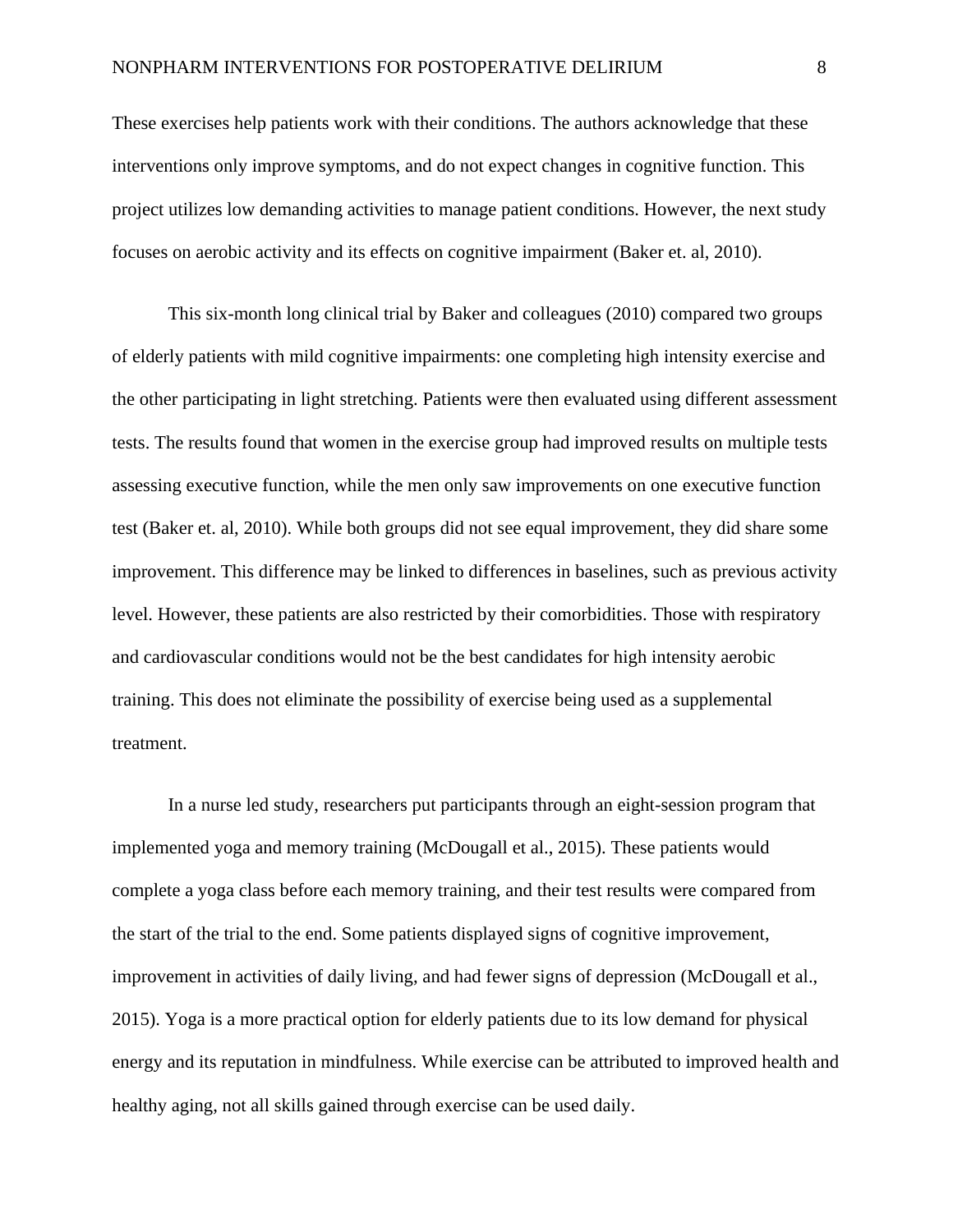The last study looks at the effectiveness of activities of daily living (ADL) training and exercise in older nursing home residents with dementia (Henskens et al., 2018). In this double parallel randomized controlled trial, elderly patients were divided into three groups: One group receiving ADL training, one group receiving exercise training, and the last group receiving a combination of the two. The MMSE was used as a way to collect baseline data and evaluate the effectiveness of the training at the end of the trial. Data was collected at the beginning, threemonths, and final six-months. Participants who received ADL training had significant increases in executive function and decreased report of depressive symptoms. The exercising group only found improvement in physical function such as grip strength. The combination group mostly found improvements in physical function, specifically improved walking distance (Henskens et al., 2018). ADL therapy is realistic and practical intervention with this population. These patients had some quality of life improvements due to the increased independence received from ADL training.

 The four articles used in this section are highly applicable to the purpose of this review of the research literature. The first and last study look at multicomponent therapy in the treatment of individuals with cognitive deficits. While both saw differences in their results, they provided new information to the topic. Additionally, the most significant data from both is that incorporation of ADL training improves total health. The second and third articles focused on exercise only for their interventions. While both were applied to an older population, the second article is limited by the subject's individual tolerance to exercise. Yoga is accessible to more in this population and serves as mind-body therapy. With all of these studies, they were limited by the patient's compliance to each treatment. Unlike pharmacological interventions, it takes much longer to see results in therapies only utilizing exercises or training. However, patients who were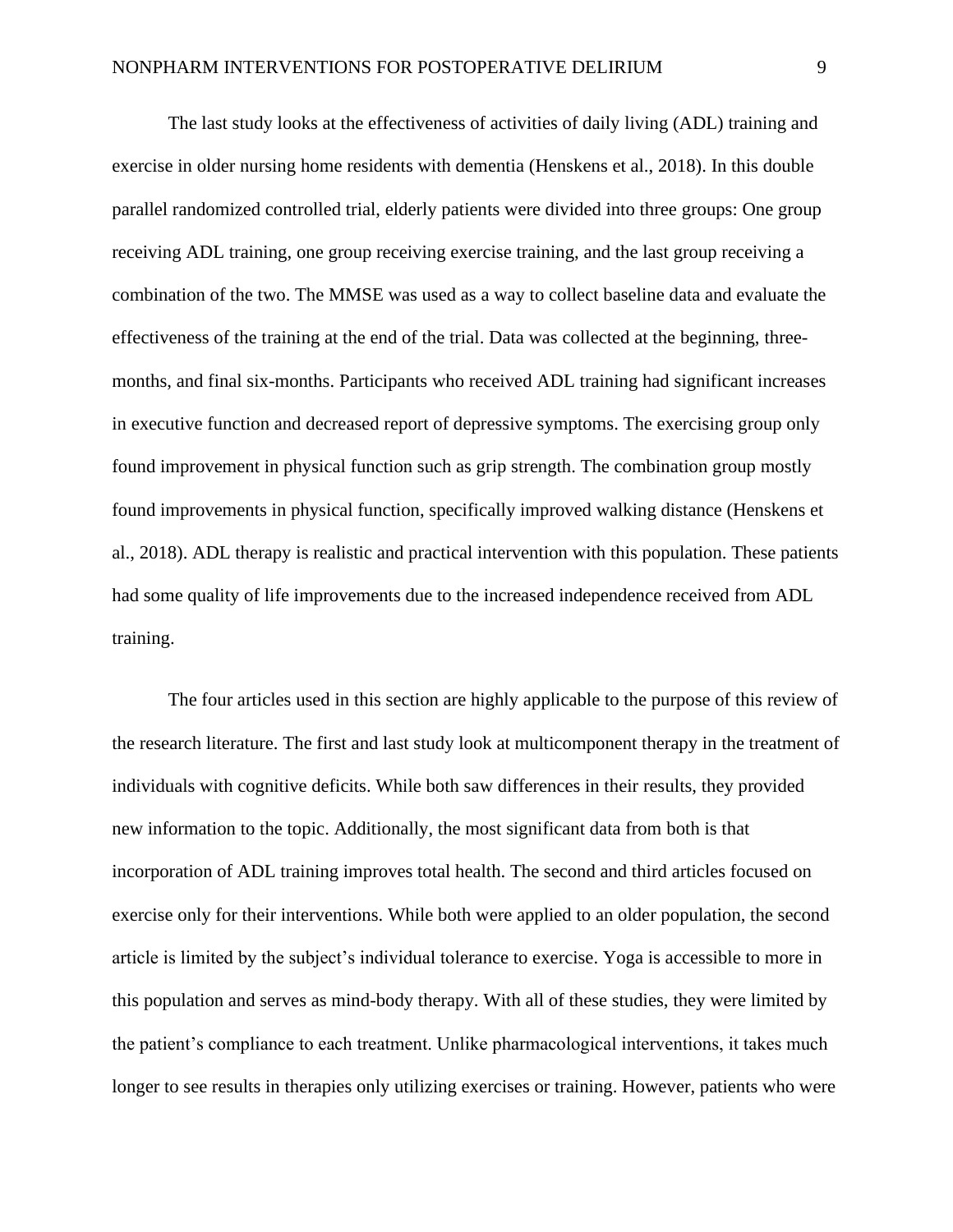able to complete the entire therapy were more likely to see significant results than those who dropped out.

#### <span id="page-11-0"></span>**Summary of Literature Review**

 All of the findings of these research articles have added to the discussion of treatments for postoperative delirium and cognitive impairment. The strengths of these studies are that they use tools that are valid and reliable. Also, most of them address problems identified in recent research (Abelha, F et al, 2013; Robinson & Eiseman, 2008; Sánchez et al, 2019) and look for alternatives to improve patient outcomes. One negative for addressing the purpose of this thesis that affects some articles is the lack of participants that fit the specific criteria of postoperative delirium. However, as the elder population continues to grow, more people will be at risk for postoperative delirium. Subsequently, more research will be required. These articles could be used as the foundation for future studies and therapies

#### **Proposal for Further Research**

<span id="page-11-1"></span>There is a lack of data on postoperative delirium. This disease is a result of medical intervention, and while patients may have had their initial problem solved, they are sometimes left with life-long complications. Research surrounding postoperative delirium is focused on prevention, but the disease is still prevalent in the older population. Health declines with age and many conditions call for surgery as a treatment option. Pharmacological interventions for postoperative delirium can be effective, but age continues to be a problem due to metabolic changes interfering with the pharmacokinetics of medications. If left unresolved, these patients are with poorer outcomes and decreased quality of life. The literature review divides the articles into three sections: Outcomes and Challenges in Prevention, Pharmacological Therapy, and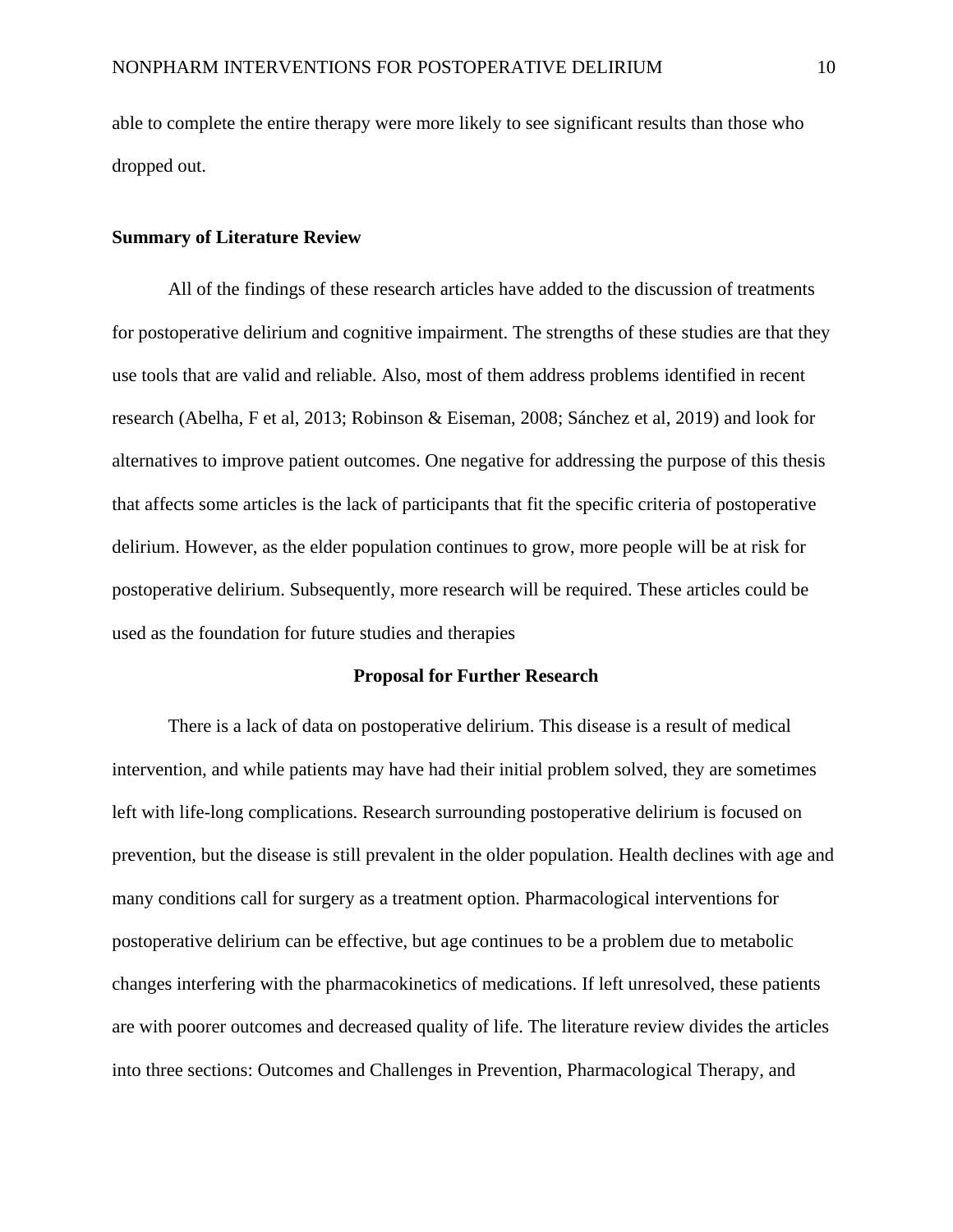Nonpharmacological Therapy. One article investigated different levels of sedation on the prevention of postoperative delirium, but found no significant data (Seiber et al, 2019). Another analyzes the use of haloperidol after surgery with anesthesia and finds that patients were at a higher chance of readmission to the hospital (Nijober et al., 2016). Patients also were left with poorer rates of mortality and morbidity. The group of articles representing the last section, examined how nonpharmacological interventions such as yoga and activities of daily living (ADL) training improves patient outcomes. This study proposal will differentiate itself by using meditation as a nonpharmacological intervention. It will also use ADL training to add to current research.

#### <span id="page-12-0"></span>**Theoretical Framework**

Orem's Self-Care Deficit Nursing Theory is one part of her Theory of Nursing and focuses on how nursing is needed for people who are unable to take care of themselves. Orem defines self-care as the "practice of activities that an individual initiates and performs on his or her own behalf to maintain life, health, and well-being" (Orem's self-care deficit nursing theory, as cited by Petiprin, 2020, para. 4). It assumes that "People should be self-reliant, and responsible for their care, and as well as others in their family who need care" and "self-care and dependent behaviors learned within a socio-cultural context" (Orem's self-care deficit nursing theory as cited by Petiprin, 2020, para. 2). Deficits in health interfere with one's ability to do selfcare.

Orem's definition of self-care is most relevant to the aims of this study in that it acknowledges the needs of individuals who do not have the ability to take care of themselves, and the ability of nurses and other providers to help teach patients so that they regain some of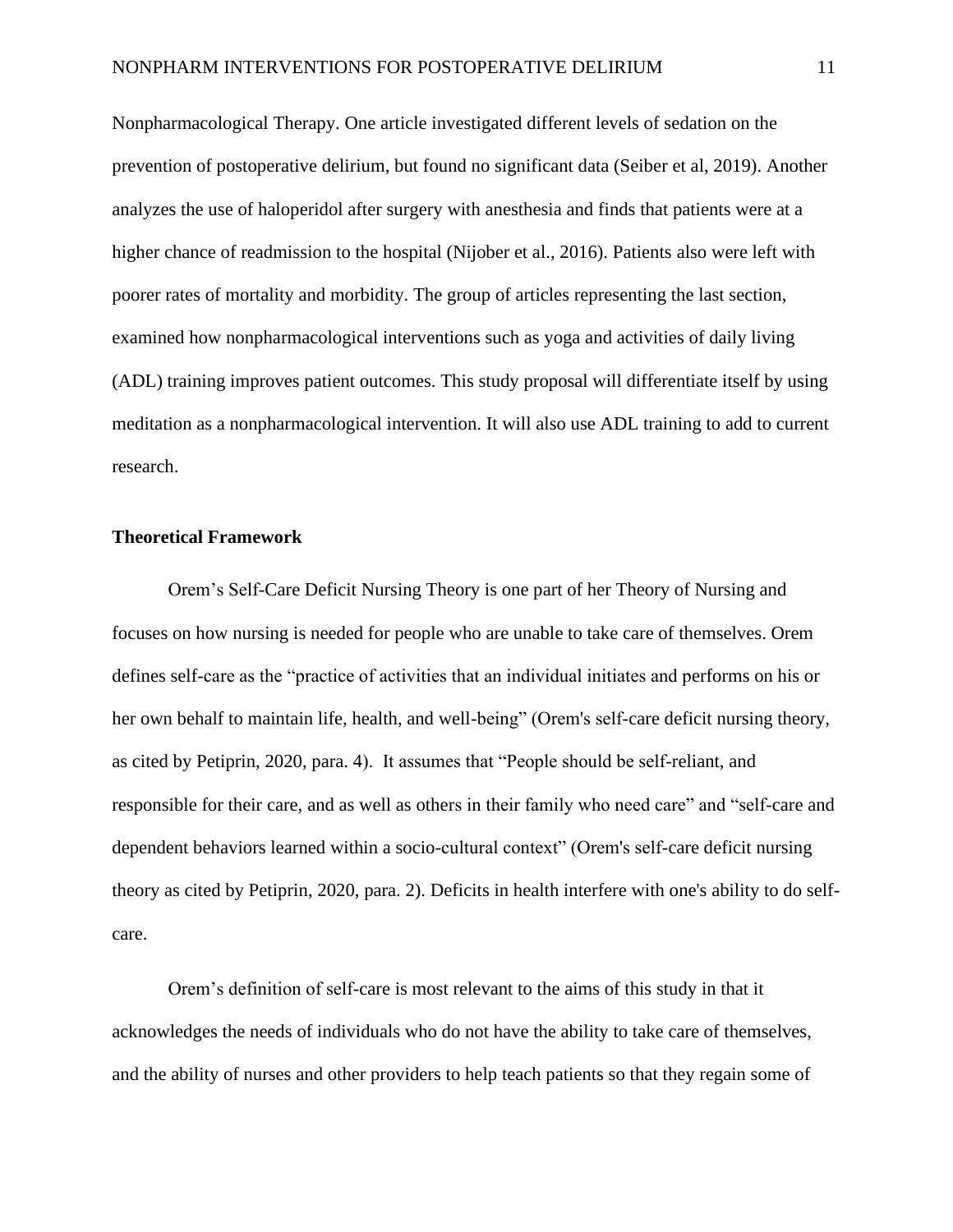their autonomy. This also personalizes care because providers must adjust to the needs of the patient, and this improves both the delivery of therapy and relationships with patients.

#### <span id="page-13-0"></span>**Ethical Considerations**

Prior to starting this study, Internal Review Board (IRB) approval must be obtained from appropriate institutions. Ethical considerations to be taken into account are the privacy of the individual, potential risks of the study, possible burdens for participants, and informing the participants of the purpose and procedures for the study and obtaining informed consent.

To maintain confidentiality, participants will be assigned randomized numerical values to minimize use of names. This number will serve as a study identifier and follow them throughout the study. No names will be used during any part of the study, debriefing, or during the discussion of the results. Only members of the research team will have access to the data and all study information will be maintained in a password-protected computer.

This study is designed to pose minimal-to-no risk to patient's health and well-being. The goal of this proposal is to observe how nonpharmacological interventions work as adjunct therapies to pharmacological intervention, so this research will not interfere with any pharmacological therapies. Participants in the intervention groups will be monitored by trained research nurses during every session and will provide a weekly check-in for all participants throughout the study.

There may be a burden to the participant may include time commitment or obstacles to transportation. Compensation will be provided to cover costs of travel to location. In addition, locations that are central to participants' homes or living facilities and are easily accessible will be chosen for conducting the study's intervention sessions.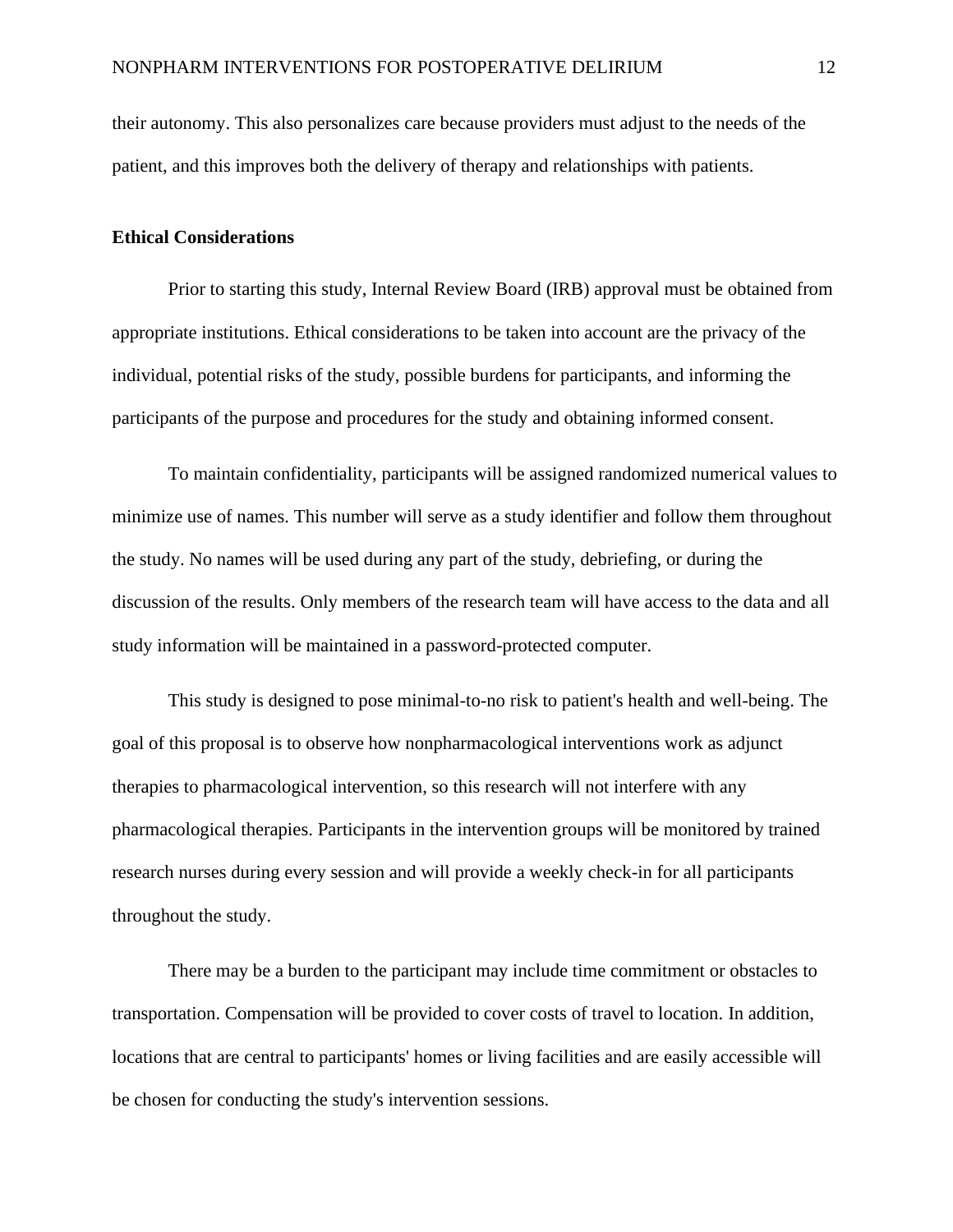Patients with dementia are vulnerable and may not be able to understand the nature of the research. The potential participants are diagnosed with a disease relating to confusion. This may make it harder to obtain informed consent. If a patient is not able to make an informed decision regarding consent, the study will be explained to the patient's surrogate decision-maker or legal guardian, as the person who is able to provide consent. Potential participants and their surrogate decision-makers will be informed, in a private setting, of the type of study they would be participating in. A detailed. easy-to-follow+- description of the interventions will be provided. In addition, participants and surrogates will be informed that there will be no change in the quality of care they receive if they choose not to participate, and that they will have the opportunity to withdraw at any time during the study with no penalty. Finally, potential participants and their surrogates will be informed that they will be able to have access to the results of the study, if they choose.

#### <span id="page-14-0"></span>**Research Purpose & Plan**

The overall objective of this proposal is to determine if mediation, as a stress management technique, can be an effective adjunct therapy for improving outcomes in elderly patients with postoperative delirium.

The specific study aim is:

To determine if patients diagnosed with postoperative delirium who engage in sessions of mediation over a six-month period will improve their scores om confusion assessments and mental exams compared to patients who receive ADL training sessions or to those who receive usual care.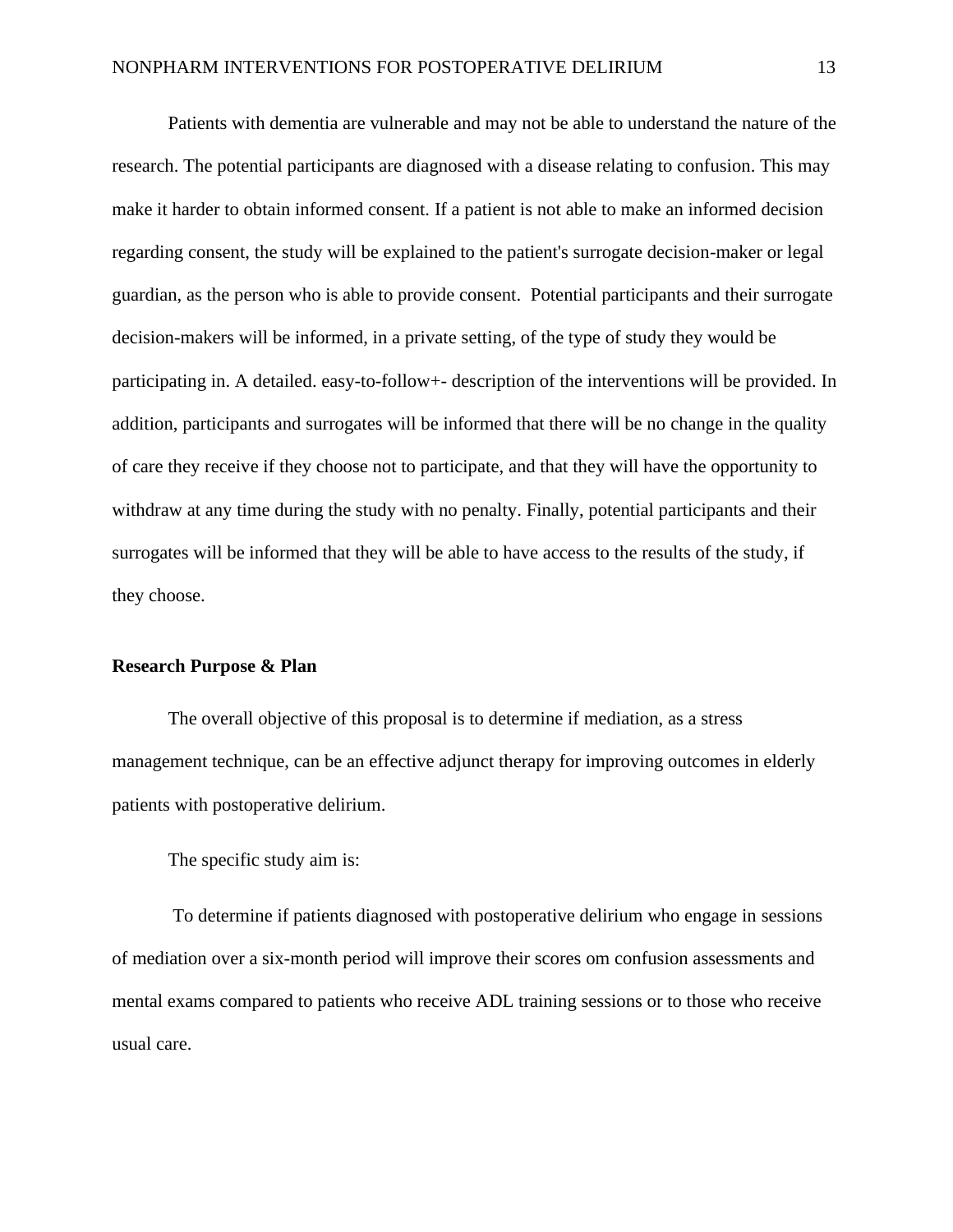#### *Research Design*

This study will be a longitudinal, randomized, controlled trial.

#### *Sample*

Inclusion criteria are:

- The participant needs to have been diagnosed and discharged from the hospital with a diagnosis of postoperative delirium
- They are age 65 or older
- They have no co-morbidity that would interfere with their participation in the study (such as patients with an end-stage disease, hospice patients, and patients with severe muscle impairment or neurological conditions that prevent a large portion of motor skills).

Potential participants will be checked to determine if they are receiving pharmacological management for their postoperative delirium. Demographics such as age, ethnicity, and other comorbidities will be collected from participants who give informed consent (or who's surrogate decision-maker gives consent).

A convenience sample will be obtained for this study. Patients will be recruited from within the Bay Area (which includes Sonoma County, Napa County, Solano County, Marin County, Contra Costa County, Alameda County, Santa Clara County, San Mateo County, and San Francisco County). Informational brochures that explain the study and contain contact information for the researchers will be given to Discharge Planners at area hospitals along with the request to include the brochure with discharge instructions for patients who meet inclusion criteria. Patients and/or their legal guardians who are interested in participating will be able to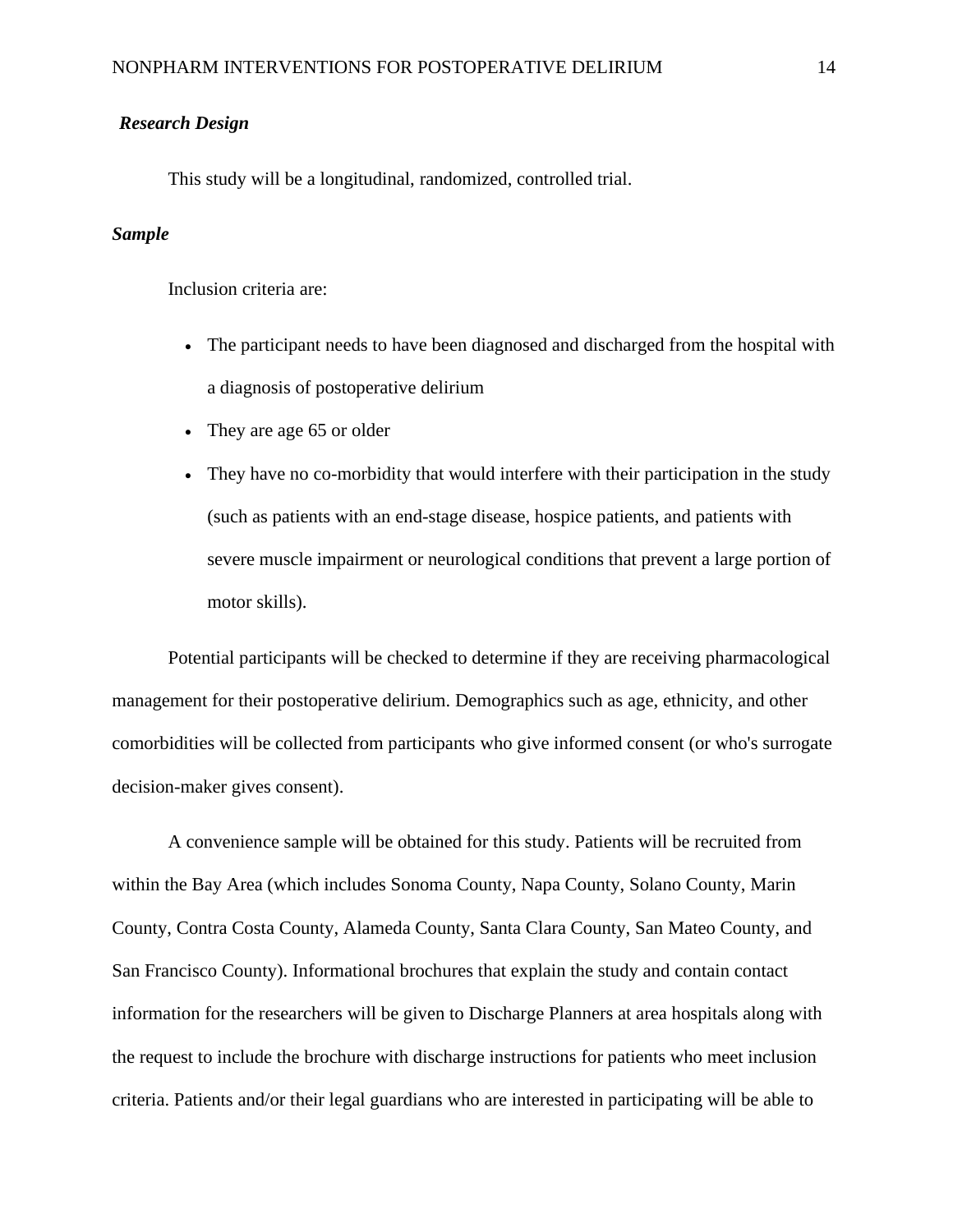contact the researcher. A time and place will be set up for a meeting to explain the study and provide informed consent.

One issue that could arise (see also the section on Ethical Considerations) is that participants may have a difficulty in communicating distresses that present during the study. Researchers will observe each subject to ensure the well-being of each patient, as well as listening to any legal representatives or caretakers of each patient.

The number of participants needed is at least 100 as there will be three groups, two experimental groups and one control group.

#### *Methods*

After obtaining informed consent, two diagnostic tests will be administered, the Confusion Assessment Method- Severity test (CAM-S) (as cited in Seiber et al, 2019) and the Mini Mental Status Exam (MMSE) (as cited in Seiber et al, 2019) and will provide baseline data for the patients and will be repeated for comparison after three months and at the end of the intervention trial. Both tests will measure the severity of confusion, and the use of both tests have potential to aid validity by ensuring a broader range of information is collected. Each participant will be given a randomized number and randomly assigned to one of three groups: a meditation control group, an activities of daily living (ADL) training group, and a control group.

This trial will last six months, ideally to be performed from the beginning of April through the end of September to minimize interference with major holidays. Data collection will be performed at the three months and six months. The control group will be monitored at these times and will receive their usual care, but will not receive any interventions.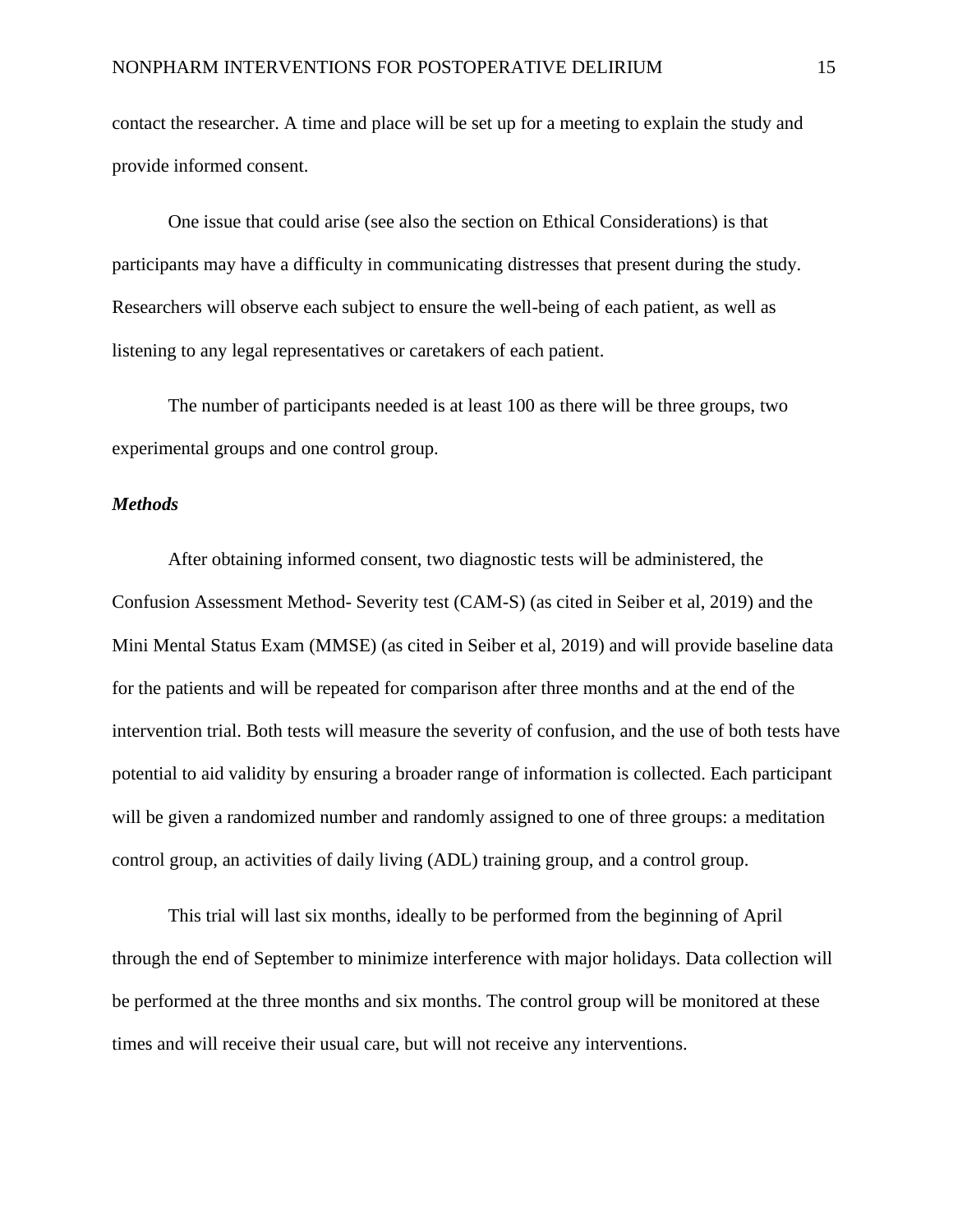The mediation group will first receive an educational session on how to meditate using a simple deep breathing and guided visualization technique. The mediation group will meet three times a week for sessions that will last 45 to 60 minutes (depending upon participants endurance) and consist of an instructor who will facilitate meditation sessions by providing a guided visualization.

The ADL training group will meet three times a week for classes that will last about 45 to 60 minutes and consist of an instructor that will lead interactive classes emphasizing personal hygiene such as oral care and grooming. Both interventional groups, as well as the control group, will also report on the type of the medication they are currently taking for the treatment of their postoperative delirium.

A trained research nurse will be available at all intervention sessions to answer participants' questions that arise and monitor participants for signs or symptoms of distress.

#### <span id="page-17-0"></span>**Analysis**

This data will then be organized into tables that list the participants' study identifiers, group assignment, and their three sets of test scores.

Descriptive statistics, including mean, median, and range, will be used to examine the demographic data. Descriptive statistics also will be used to determine the mean, median, and standard deviation for scores of each group.

This quantitative study will use a multivariate analyses of variance (MANOVAs) to determine if there is a significant difference in both individual and group scores, between the baseline, three-month, and six month data of each group. Lastly, data will be compared with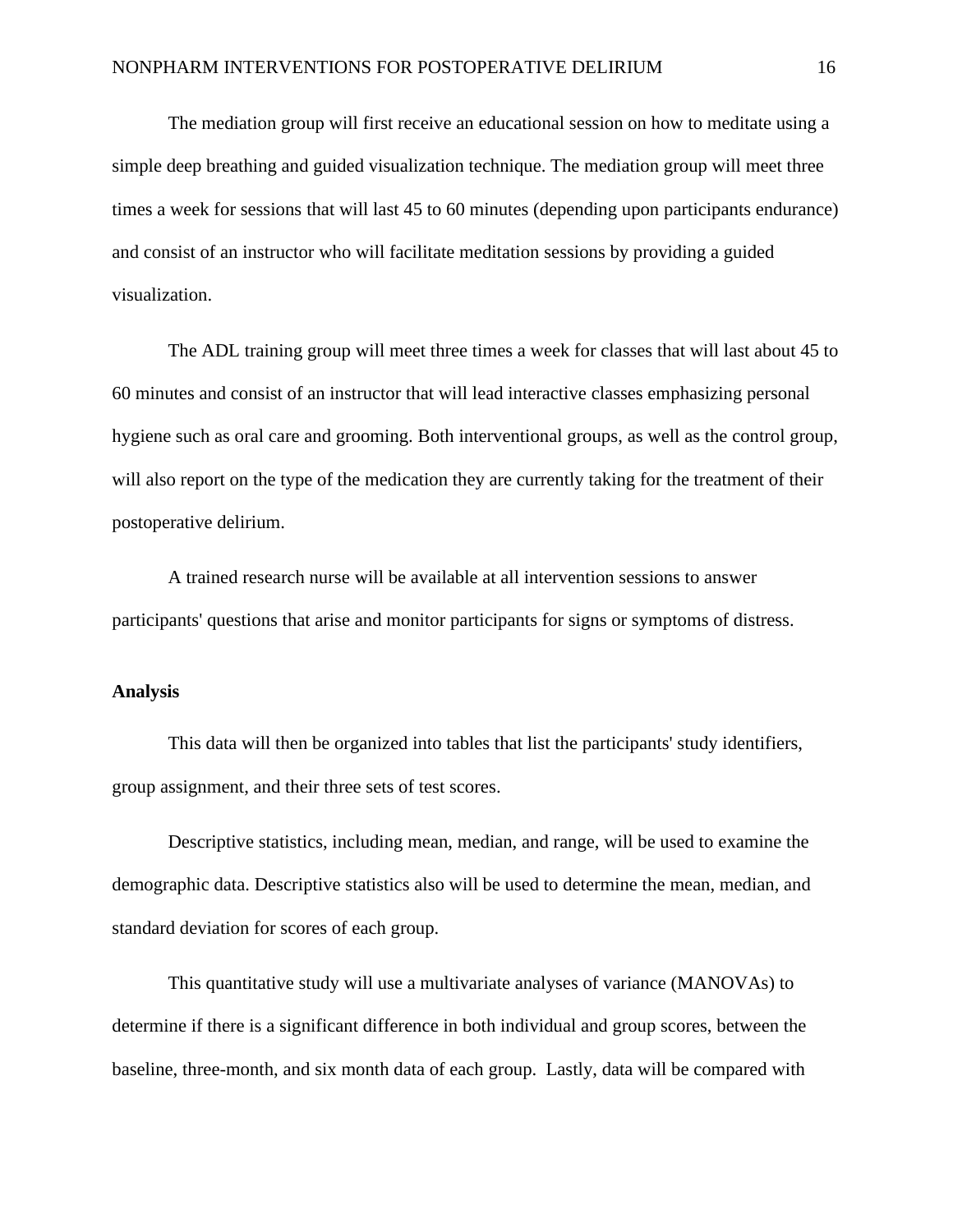each other to determine if there is improvement in patient outcomes between mediation intervention, ADL intervention, and control group, and comparisons will be made between all groups.

#### **Conclusion**

<span id="page-18-0"></span>The information gathered from the literature review examines the potential of stress management techniques in improving outcomes in elderly patients with postoperative delirium. These nonpharmacological interventions potentially can be implemented earlier in care to improve recovery, as well as in outpatient settings for those who retained some cognitive decline from the disease. The proposal offers a way to monitor patients outside of the hospital and provide holistic care for patients who prefer flexibility in their treatment options. The next steps for this study are expanding the study area to other regions, experimenting with more or fewer sessions for each class, and exploring other forms of stress management to provide more options for patients and their care providers.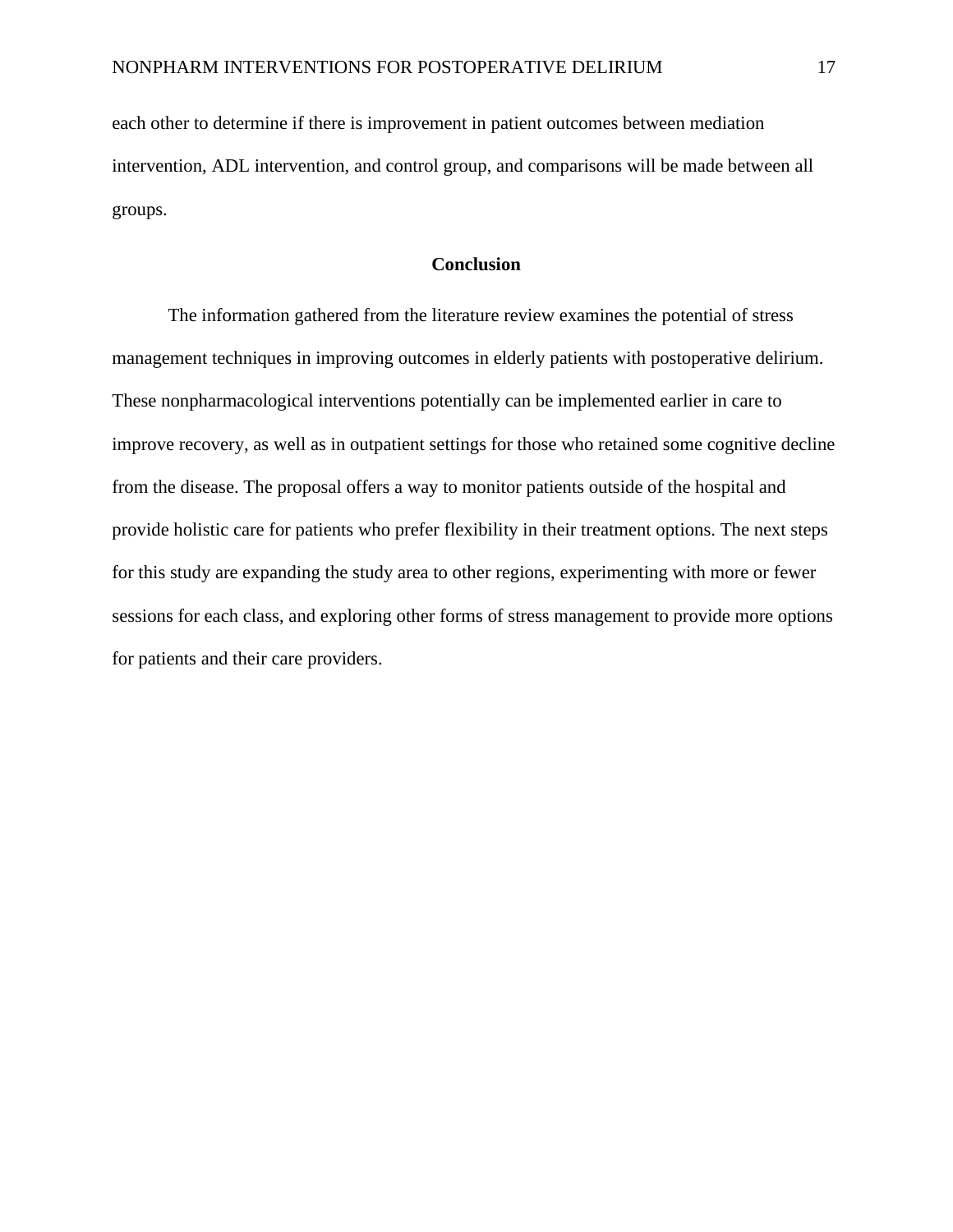#### **References & Bibliography**

#### <span id="page-19-0"></span>**References**

- Abelha, F. J., Luís, C., Veiga, D., Parente, D., Fernandes, V., Santos, P., Botelho, M., Santos, A., & Santos, C. (2013). Outcome and quality of life in patients with postoperative delirium during an ICU stay following major surgery. Critical care (London, England), 17(5), R257. https://doi.org/10.1186/cc13084
- Baker, L. D., Frank, L. L., Foster-Schubert, K., Green, P. S., Wilkinson, C. W., McTiernan, A., Plymate, S. R., Fishel, M. A., Watson, G. S., Cholerton, B. A., Duncan, G. E., Mehta, P. D., & Craft, S. (2010). Effects of aerobic exercise on mild cognitive impairment: a controlled trial. Archives of neurology, 67(1), 71–79. https://doi.org/10.1001/archneurol.2009.307
- Breitbart, W., Marotta, R., Platt, M. M., Weisman, H., Derevenco, M., Grau, C., Corbera, K., Raymond, S., Lund, S., & Jacobsen, P. (2005). A double-blind trial of haloperidol, chlorpromazine, and lorazepam in the treatment of delirium in hospitalized AIDS patients. *FOCUS*, *3*(2), 333–340.<https://doi.org/10.1176/foc.3.2.333>
- Goyal, M., Singh, S., Sibinga, E. M., Gould, N. F., Rowland-Seymour, A., Sharma, R., Berger, Z., Sleicher, D., Maron, D. D., Shihab, H. M., Ranasinghe, P. D., Linn, S., Saha, S., Bass, E. B., & Haythornthwaite, J. A. (2014). Meditation programs for psychological stress and well-being: a systematic review and meta-analysis. JAMA internal medicine, 174(3), 357–368. https://doi.org/10.1001/jamainternmed.2013.13018
- Henskens, M., Nauta, I. M., van Eekeren, M., & Scherder, E. (2018). Effects of Physical Activity in Nursing Home Residents with Dementia: A Randomized Controlled Trial. Dementia and geriatric cognitive disorders, 46(1-2), 60–80. https://doi.org/10.1159/000491818
- McDougall, G. J., Jr, Vance, D. E., Wayde, E., Ford, K., & Ross, J. (2015). Memory training plus yoga for older adults. The Journal of neuroscience nursing : Journal of the American Association of Neuroscience Nurses, 47(3), 178–188. https://doi.org/10.1097/JNN.0000000000000133
- Nijboer, H., Lefeber, G., McLullich, A., & van Munster, B. (2016). Haloperidol Use Among Elderly Patients Undergoing Surgery: A Retrospective 1-Year Study in a Hospital Population. *Drugs - Real World Outcomes*, *3*(1), 83–88. [https://doi](https://doi-org.dominican.idm.oclc.org/10.1007/s40801-016-0060-y)[org.dominican.idm.oclc.org/10.1007/s40801-016-0060-y](https://doi-org.dominican.idm.oclc.org/10.1007/s40801-016-0060-y)
- Petripin, A. (2020). *Orem's self-care deficit nursing theory.* Nursing Theory. Retrieved November 8, 2021, from https://nursing-theory.org/theories-and-models/orem-self-caredeficit-theory.php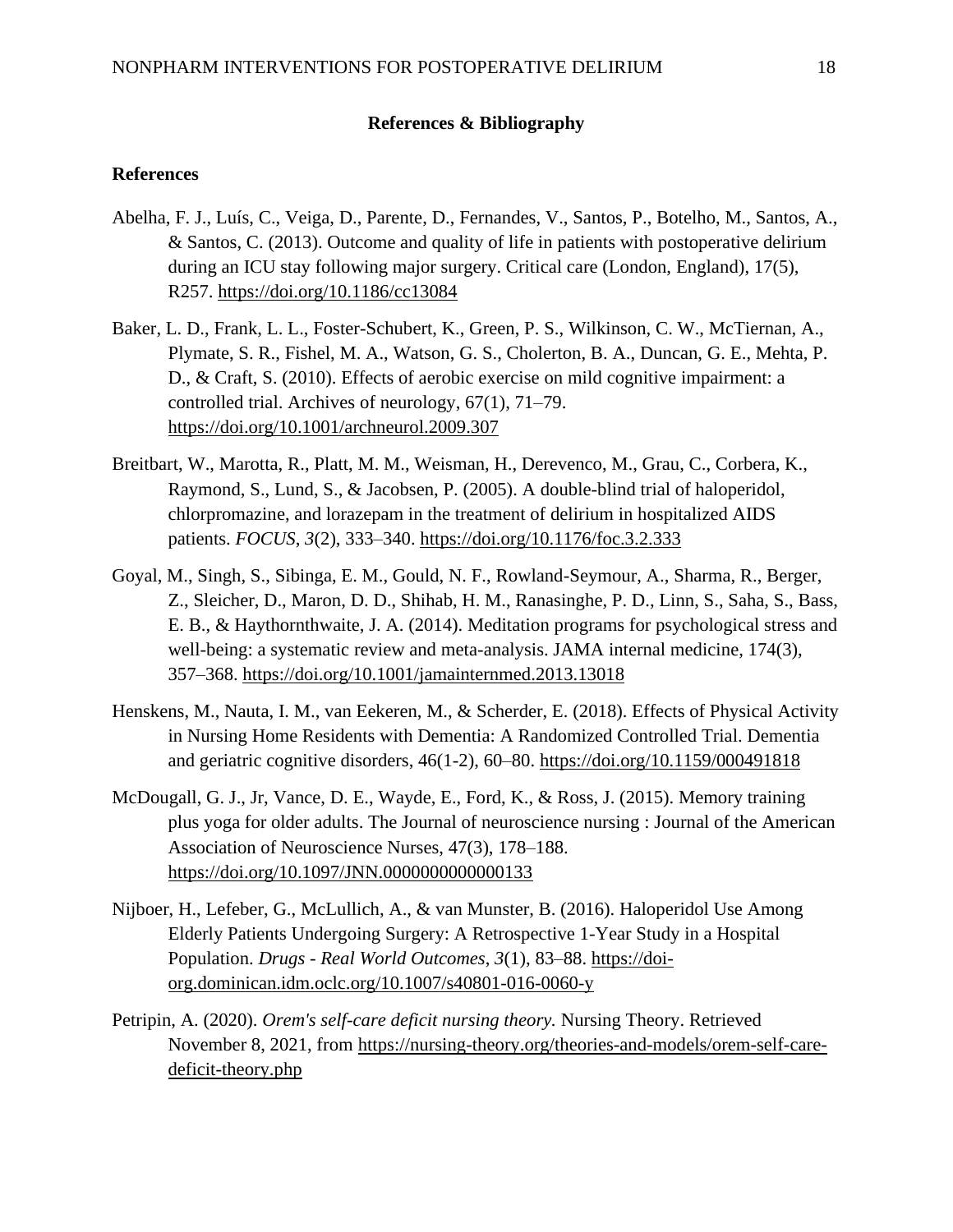- Robinson, T. N., & Eiseman, B. (2008). Postoperative delirium in the elderly: diagnosis and management. Clinical interventions in aging, 3(2), 351–355. https://doi.org/10.2147/cia.s2759
- Sánchez, A., Thomas, C., Deeken, F., Wagner, S., Klöppel, S., Kentischer, F., von Arnim, C., Denkinger, M., Conzelmann, L. O., Biermann-Stallwitz, J., Joos, S., Sturm, H., Metz, B., Auer, R., Skrobik, Y., Eschweiler, G. W., Rapp, M. A., & PAWEL Study group (2019). Patient safety, cost-effectiveness, and quality of life: reduction of delirium risk and postoperative cognitive dysfunction after elective procedures in older adults-study protocol for a stepped-wedge cluster randomized trial (PAWEL Study). Trials, 20(1), 71. https://doi.org/10.1186/s13063-018-3148-8
- Sieber, F., Neufeld, K. J., Gottschalk, A., Bigelow, G. E., Oh, E. S., Rosenberg, P. B., Mears, S. C., Stewart, K. J., Ouanes, J. P., Jaberi, M., Hasenboehler, E. A., & Wang, N. Y. (2019). Depth of sedation as an interventional target to reduce postoperative delirium: mortality and functional outcomes of the Strategy to Reduce the Incidence of Postoperative Delirium in Elderly Patients randomised clinical trial. *British journal of anaesthesia*, *122*(4), 480–489.<https://doi.org/10.1016/j.bja.2018.12.021>
- Straubmeier, M., Behrndt, E. M., Seidl, H., Özbe, D., Luttenberger, K., & Graessel, E. (2017). Non-Pharmacological Treatment in People With Cognitive Impairment. Deutsches Arzteblatt international, 114(48), 815–821. https://doi.org/10.3238/arztebl.2017.0815

#### **Bibliography - Additional Research**

- Ahn, E.-J., & Bang, S. R. (2021). Risk factors associated with treatment of hyperactive postoperative delirium in elderly patients following hip fracture surgery under regional anesthesia: a nationwide population-based study. Brazilian Journal of Anesthesiology (Elsevier). https://doi-org.dominican.idm.oclc.org/10.1016/j.bjane.2021.03.020
- Brown, C. H., Jones, E. L., Lin, C., Esmaili, M., Gorashi, Y., Skelton, R. A., Kaganov, D., Colantuoni, E. A., Yanek, L. R., Neufeld, K. J., Kamath, V., Sieber, F. E., Dean, C. L., Edwards, C. C., & Hogue, C. W. (2019). Shaping anesthetic techniques to reduce postoperative delirium (Sharp) study: A protocol for a prospective pragmatic randomized controlled trial to evaluate spinal anesthesia with targeted sedation compared with general anesthesia in older adults undergoing lumbar spine fusion surgery. BMC Anesthesiology, 19(1). https://doi.org/10.1186/s12871-019-0867-7
- Davidson, R., Greeson, J., & Wahbe, H. (2014). Meditation: In depth. National Center for Complementary and Integrative Health. Retrieved November 7, 2021, from https://www.nccih.nih.gov/health/meditation-in-depth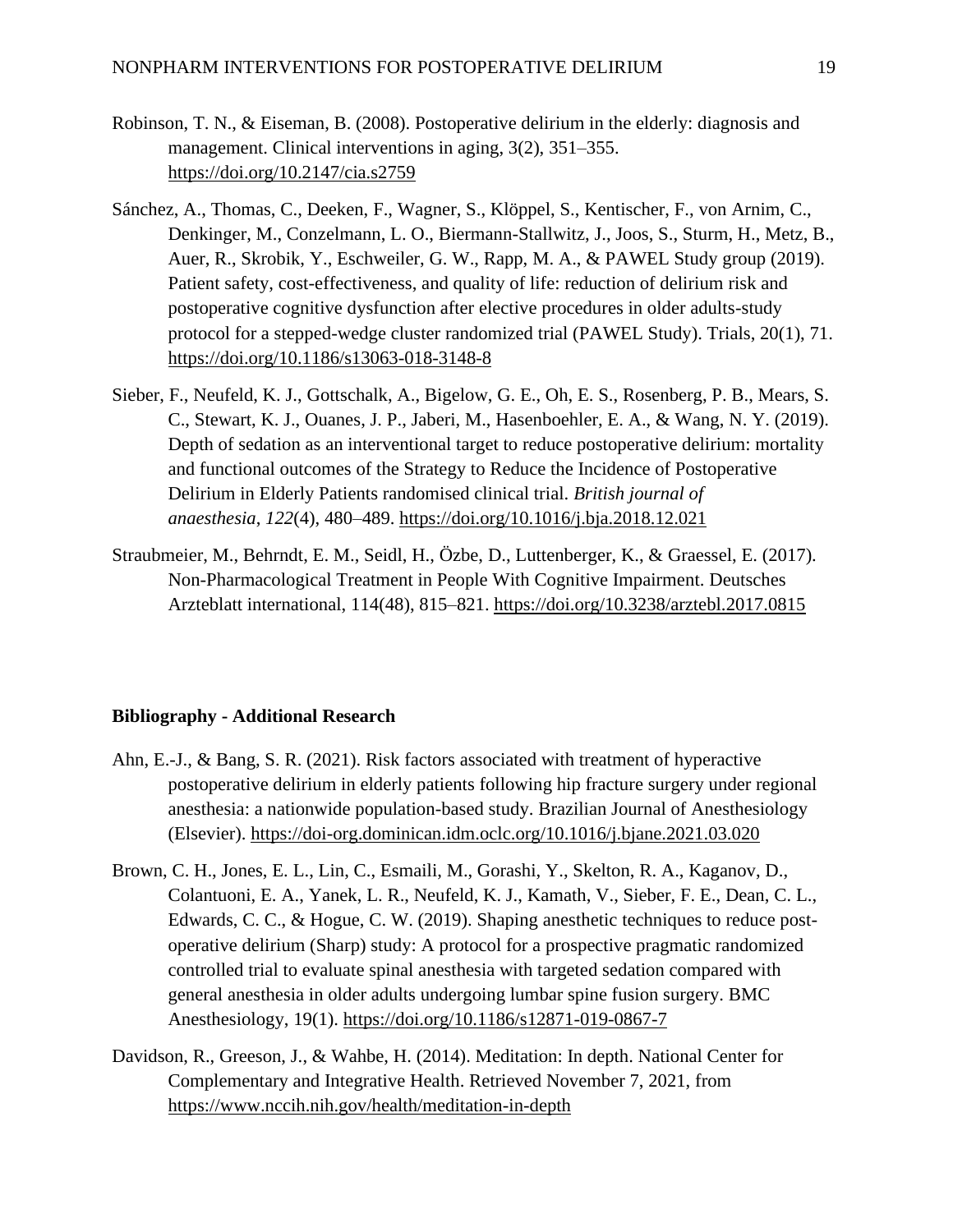- Hollinger A, Rust CA, Riegger H, Gysi B, Tran F, Brugger J, Huber J, Toft K, Surbeck M, Schmid H-R, Rentsch K, Steiner L, & Siegemund M. (2021). Ketamine vs. haloperidol for prevention of cognitive dysfunction and postoperative delirium: a phase IV multicentre randomised placebo-controlled double-blind clinical trial. Journal of Clinical Anesthesia, 68. https://doi-org.dominican.idm.oclc.org/10.1016/j.jclinane.2020.110099
- Mascherona, I., Ferretti, M., Soldini, E., Biggiogero, M., Maggioli, C., & Fontana, P. E. (2021). Essential oil therapy for the short-term treatment of behavioral and psychological symptoms of dementia: a monocentric randomized pilot study. Aging clinical and experimental research, 33(8), 2251–2259. https://doi.org/10.1007/s40520-020-01754-2
- Uysal, A. İ., Altıparmak, B., Yaşar, E., Turan, M., Canbek, U., Yılmaz, N., & Demirbilek, S. G. (2020). The effects of early femoral nerve block intervention on preoperative pain management and incidence of postoperative delirium geriatric patients undergoing trochanteric femur fracture surgery: A randomized controlled trial. Turkish Journal of Trauma & Emergency Surgery / Ulusal Travma ve Acil Cerrahi Dergisi, 26(1), 109–114. https://doi-org.dominican.idm.oclc.org/10.14744/tjtes.2019.78002
- Zhu, N., Gu, F., Hu, Y., & Bian, W. (2021). Effects of Stress Psychological Intervention on the Cardiopulmonary Function, Negative Emotion, Self-Efficacy, and Quality of Life in Patients with Acute Respiratory Failure. Evidence-Based Complementary & Alternative Medicine (ECAM), 1–9. https://doi-org.dominican.idm.oclc.org/10.1155/2021/9359102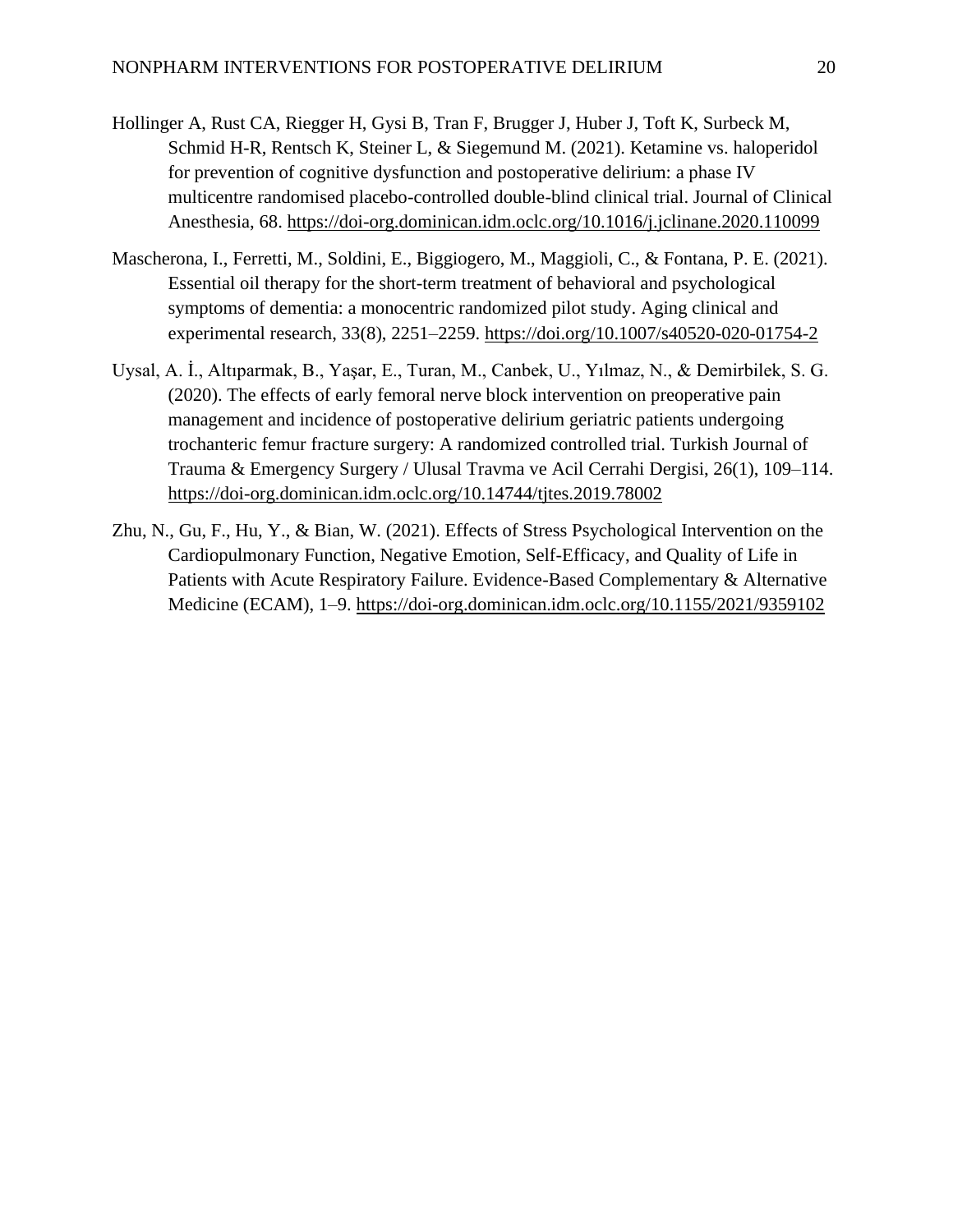<span id="page-22-0"></span>

| <b>Authors/Citation</b>                                                                                                                                                                                                                                                                                                                                                                                                                            | <b>Purpose/Objective</b><br>of Study                                                                                                                                                                                                                                                               | Sample -<br><b>Population of</b><br>interest, sample<br>size                                                                                                                 | <b>Study Design</b>                                | <b>Study Methods</b>                                                                                                                                                                                                                                                                                                                                                                                                                                                                                                                       | Major Finding(s)                                                                                                                                                                                                                                                                                                                                                                                                              | <b>Strengths</b>                                                                                                                                                            | Limitations                                                                                                                                         |
|----------------------------------------------------------------------------------------------------------------------------------------------------------------------------------------------------------------------------------------------------------------------------------------------------------------------------------------------------------------------------------------------------------------------------------------------------|----------------------------------------------------------------------------------------------------------------------------------------------------------------------------------------------------------------------------------------------------------------------------------------------------|------------------------------------------------------------------------------------------------------------------------------------------------------------------------------|----------------------------------------------------|--------------------------------------------------------------------------------------------------------------------------------------------------------------------------------------------------------------------------------------------------------------------------------------------------------------------------------------------------------------------------------------------------------------------------------------------------------------------------------------------------------------------------------------------|-------------------------------------------------------------------------------------------------------------------------------------------------------------------------------------------------------------------------------------------------------------------------------------------------------------------------------------------------------------------------------------------------------------------------------|-----------------------------------------------------------------------------------------------------------------------------------------------------------------------------|-----------------------------------------------------------------------------------------------------------------------------------------------------|
| Abelha, F.J., Luís, C.,<br>Veiga, D. et<br>al. Outcome and<br>quality of life in<br>patients with<br>postoperative delirium<br>during an ICU stay<br>following major<br>surgery. Crit<br>Care 17, R257 (2013).<br>https://doi.org/10.1186/<br>cc13084                                                                                                                                                                                              | The objective of this<br>study was to evaluate<br>the health-related<br>quality of life<br>outcomes for patients<br>with postoperative<br>delirium (PD) in the<br>surgical ICU (SICU).                                                                                                             | The population used<br>for this study were<br>adults admitted to the<br>SICU who experienced<br>postoperative delirium.<br>562 patients fit these<br>criteria ( $n = 562$ ). | Prospective cohort<br>studies                      | The study was<br>conducted over a 10-<br>month period in the<br>SICU.<br>Patients were evaluated<br>using the Diagnostic<br>and Statistic Manual of<br><b>Mental Disorders</b><br>criteria for features f<br>delirium.<br>Outcomes were split<br>into two categories:<br>Primary outcomes<br>were mortalities at six<br>month-follow up.<br>Secondary outcomes<br>were hospital<br>mortalities.                                                                                                                                            | Of the 562 patients<br>included in this study,<br>16% experienced<br>delirium after<br>admission into the<br>SICU.<br>Postoperative delirium<br>was an independent<br>risk factor at 6-month<br>follow up $(OR = 2.673)$<br>and hospital mortality<br>$(OR = 2.188).$<br>Additionally, patients<br>with PD became<br>dependent for some<br>ADLs and had decline<br>in physical function,<br>vitality, and social<br>function. | Data was relevant and<br>contributed to current<br>knowledge,<br>specifically in<br>addressing patient<br>outcomes relating to<br>quality of life after<br>onset of disease | No documentation of<br>sedation doses<br>Did not address any<br>comorbidities of these<br>patients that may have<br>contributed to<br>changes/death |
| Baker, L. D., Frank, L.<br>L., Foster-Schubert, K.,<br>Green, P. S.,<br>Wilkinson, C. W.,<br>McTiernan, A.,<br>Plymate, S. R., Fishel,<br>M. A., Watson, G. S.,<br>Cholerton, B. A.,<br>Duncan, G. E., Mehta,<br>P. D., & Craft, S.<br>$(2010)$ . Effects of<br>aerobic exercise on<br>mild cognitive<br>impairment: a<br>controlled<br>trial. Archives of<br>neurology, $67(1)$ , $71-$<br>79.<br>https://doi.org/10.1001/<br>archneurol.2009.307 | The objective of this<br>study is to examine the<br>effects of aerobic<br>exercise on cognition<br>and other biomarkers<br>associated with<br>Alzheimer disease<br>pathology for older<br>adults with mild<br>cognitive impairment<br>and assess the role of<br>sex as a predictor of<br>response. | The population<br>observed consisted of<br>17 women and 16 men<br>with minor cognitive<br>impairment ranging<br>from ages 55-85<br>$(n=33)$ .                                | 6-month, randomized,<br>controlled, clinical trial | Participants were split<br>into an experimental<br>aerobic exercise group<br>and stretching control<br>group.<br>Aerobic group<br>exercised with a trainer<br>for 45-60 minutes a<br>day 4 times a week for<br>6 months. Their goal<br>was to exercise at 75-<br>85% of the hearts rates.<br>Stretching group<br>worked to maintain<br>heart rates under 50%<br>of reserve.<br>Baseline, 3-month, and<br>6-month data was<br>recorded.<br>Outcomes recorded<br>were verbal fluency,<br>task switching, story<br>recall, and list learning. | Sex specific effects<br>observed after 6-month<br>results. Women under<br>the aerobic exercise<br>saw improved<br>performance on<br>executive function<br>$(P=0.04)$ .<br>Men experienced<br>increased plasma levels<br>of insulin like growth<br>factors.                                                                                                                                                                    | Data is relevant and<br>contributed to current<br>research.<br>Tools used were valid<br>and reliable                                                                        | Small sample size<br>Difficulty to reproduce<br>Tolerance to exercise                                                                               |

## **Appendix: Literature Review Table**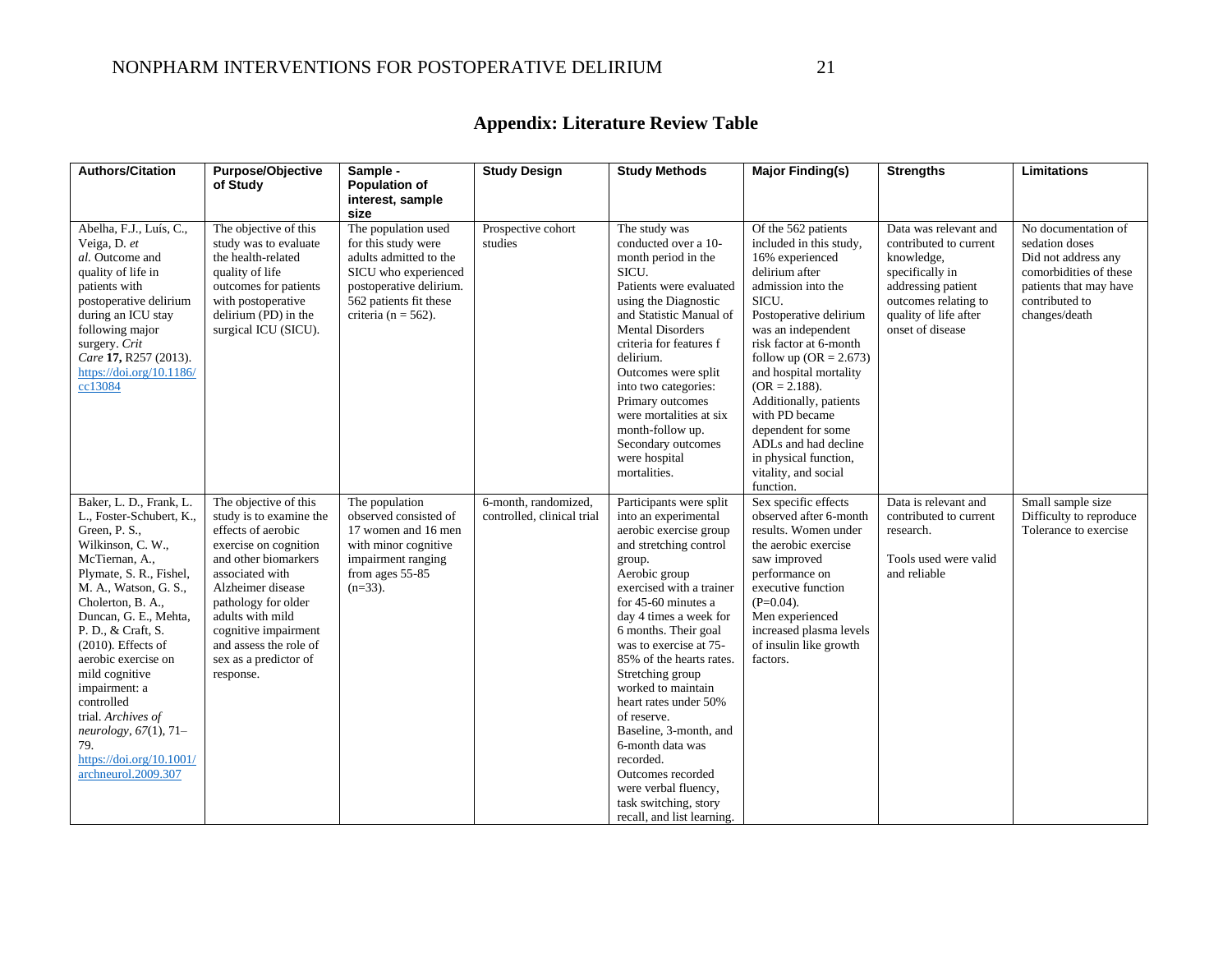### NONPHARM INTERVENTIONS FOR POSTOPERATIVE DELIRIUM 22

| <b>Authors/Citation</b>                                                                                                                                                                                                                                                                                                                                                              | Purpose/Objective<br>of Study                                                                                                                                                                                           | Sample -<br><b>Population of</b><br>interest, sample<br>size                                          | <b>Study Design</b>                                | <b>Study Methods</b>                                                                                                                                                                                                                                                                                           | <b>Major Finding(s)</b>                                                                                                                                                                                                                                                                                                                                                                                                                                                                                                                                                                                                                               | <b>Strengths</b>                                                                                                                                      | Limitations                                                                                                           |
|--------------------------------------------------------------------------------------------------------------------------------------------------------------------------------------------------------------------------------------------------------------------------------------------------------------------------------------------------------------------------------------|-------------------------------------------------------------------------------------------------------------------------------------------------------------------------------------------------------------------------|-------------------------------------------------------------------------------------------------------|----------------------------------------------------|----------------------------------------------------------------------------------------------------------------------------------------------------------------------------------------------------------------------------------------------------------------------------------------------------------------|-------------------------------------------------------------------------------------------------------------------------------------------------------------------------------------------------------------------------------------------------------------------------------------------------------------------------------------------------------------------------------------------------------------------------------------------------------------------------------------------------------------------------------------------------------------------------------------------------------------------------------------------------------|-------------------------------------------------------------------------------------------------------------------------------------------------------|-----------------------------------------------------------------------------------------------------------------------|
| Breitbart, W., Marotta,<br>R., Platt, M. M.,<br>Weisman, H.,<br>Derevenco, M., Grau,<br>C., Corbera, K.,<br>Raymond, S., Lund, S.,<br>& Jacobsen, P. (2005).<br>A double-blind trial of<br>haloperidol,<br>chlorpromazine, and<br>lorazepam in the<br>treatment of delirium<br>in hospitalized AIDS<br>patients. FOCUS, 3(2),<br>333-340.<br>https://doi.org/10.1176/<br>foc.3.2.333 | The purpose of this<br>study was to compare<br>the efficacy of<br>haloperidol,<br>chlorpromazine, and<br>lorazepam in the<br>treatment of delirium.                                                                     | The population<br>observed consisted of<br>30 patients with AIDS-<br>induced delirium<br>$(n=30)$ .   | A randomized, double-<br>blind comparison trial.   | Participants were<br>divided into 3 groups,<br>with each receiving a<br>different drug. Their<br>progress was recorded<br>using 3 different<br>assessment tools:<br>delirium rating scale,<br>mini-mental state<br>exam, and the<br>extrapyramidal<br>symptom rating scale.                                    | Treatment with<br>haloperidol and<br>chlorpromazine<br>produced significant<br>improvement in patient<br>condition. However,<br>patients on the<br>lorazepam treatment<br>experienced adverse<br>side effect.<br>Scales used to evaluate<br>outcomes found that<br>improved levels below<br>the threshold for<br>delirium.                                                                                                                                                                                                                                                                                                                            | Tools used were<br>reliable<br>Data adds significant<br>information to current<br>research                                                            | Small sample<br>One treatment had to<br>get interrupted<br>patients experience<br>adverse side effect of<br>treatment |
| Henskens, M., Nauta,<br>I. M., van Eekeren, M.,<br>& Scherder, E. (2018).<br><b>Effects of Physical</b><br><b>Activity in Nursing</b><br>Home Residents with<br>Dementia: A<br>Randomized<br>Controlled<br>Trial. Dementia and<br>geriatric cognitive<br>disorders, 46(1-2), 60–<br>80.<br>https://doi.org/10.1159/<br>000491818                                                     | The purpose of this<br>study was to examine<br>whether physical<br>stimulations were<br>effective in reducing<br>cognitive, physical,<br>mood, and behavioral<br>decline in nursing<br>home residents with<br>dementia. | The population for this<br>study consists of 87<br>nursing home residents<br>with dementia $(n=87)$ . | Double parallel<br>randomized controlled<br>trial. | Patients were randomly<br>assigned to three<br>groups that performed<br>different physical<br>activity interventions:<br>ADL training,<br>multicomponent<br>exercise training, and<br>ADL and<br>multicomponent<br>exercise training.<br>Outcomes were<br>measured at baseline,<br>3-months, and 6-<br>months. | No significant<br>improvements in<br>cognitive functions or<br>behavior for ADL,<br>physical, and mixed<br>ADL/physical<br>combination.<br>Groups participating in<br>the ADL training were<br>able to walk longer<br>distances than those<br>who did not receive<br>ADL training $(p=0.02)$ .<br>Those receiving<br>physical training<br>showed significant<br>improvement for grip<br>strength $(0.03)$ .<br>There was a significant<br>effect on mood in the<br>ADL training group<br>with positive effect on<br>depressive symptoms<br>among men $(p=0.01)$ .<br>There was no<br>significant<br>improvement for<br>physical exercise and<br>mood. | The participants were<br>randomized into<br>groups<br>Interventions can be<br>easily applied in<br>nursing homes.<br>Tools were valid and<br>reliable | There was a small<br>sample size.<br>Intensity of the<br>physical interventions<br>were not reported.                 |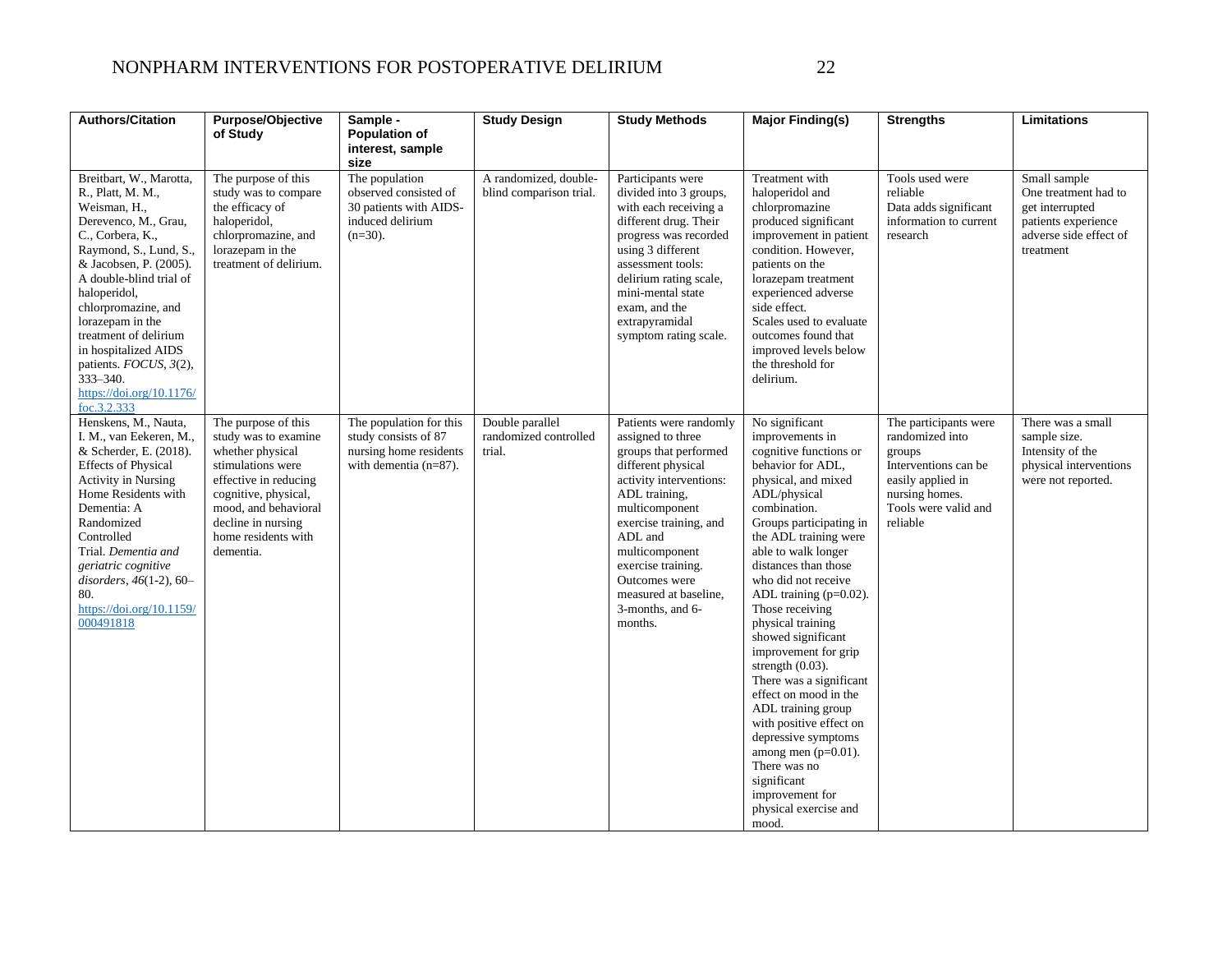### NONPHARM INTERVENTIONS FOR POSTOPERATIVE DELIRIUM 23

| <b>Authors/Citation</b>                                                                                                                                                                                                                                                                                                                               | <b>Purpose/Objective</b><br>of Study                                                                                             | Sample -<br><b>Population of</b><br>interest, sample<br>size                                                          | <b>Study Design</b>                   | <b>Study Methods</b>                                                                                                                                                                                                                                                                                                                                                                                                                                                                       | <b>Major Finding(s)</b>                                                                                                                                                                                                                                                                                                                  | <b>Strengths</b>                                                                                                                                                                                                                                                                         | <b>Limitations</b>                                                                                                                                                                          |
|-------------------------------------------------------------------------------------------------------------------------------------------------------------------------------------------------------------------------------------------------------------------------------------------------------------------------------------------------------|----------------------------------------------------------------------------------------------------------------------------------|-----------------------------------------------------------------------------------------------------------------------|---------------------------------------|--------------------------------------------------------------------------------------------------------------------------------------------------------------------------------------------------------------------------------------------------------------------------------------------------------------------------------------------------------------------------------------------------------------------------------------------------------------------------------------------|------------------------------------------------------------------------------------------------------------------------------------------------------------------------------------------------------------------------------------------------------------------------------------------------------------------------------------------|------------------------------------------------------------------------------------------------------------------------------------------------------------------------------------------------------------------------------------------------------------------------------------------|---------------------------------------------------------------------------------------------------------------------------------------------------------------------------------------------|
| McDougall, G. J., Jr,<br>Vance, D. E., Wayde,<br>E., Ford, K., & Ross, J.<br>(2015). Memory<br>training plus yoga for<br>older adults. The<br>Journal of<br>neuroscience nursing:<br>journal of the<br>American Association<br>of Neuroscience<br>Nurses, 47(3), 178-<br>188.<br>https://doi.org/10.1097/<br>JNN.00000000000001<br>33                 | The purpose of this<br>study was to use<br>implement yoga before<br>memory training to<br>improve memory in<br>elderly patients. | The population for this<br>study were elders with<br>impaired memory<br>$(n=133)$ .                                   | Quasi-experimental<br>pre-post design | Eight memory training<br>classes that lasted 1.5<br>hours each were held.<br>Baseline data was<br>obtained, and results<br>were measured during<br>each class.<br>Outcomes were<br>measured using the<br>Rivermead behavioral<br>memory test, direct<br>assessment of<br>functional status,<br>memory self-efficacy,<br>Speilberger state-trait<br>anxiety inventory, and<br>memory compliant<br>questionnaire.                                                                            | Of the 133 participants,<br>83 remained for the<br>final results.<br>On the Rivermead<br>behavioral memory<br>test, 13 individuals<br>improved their scores<br>from poor to normal<br>performance, while<br>seven went from<br>impaired to poor<br>performance. In the<br>end, 15 individuals<br>were ranked with<br>normal performance. | Data was useful and<br>supports current<br>knowledge.<br>Tools were valid and<br>reliable                                                                                                                                                                                                | Lack of comparison<br>group due to study<br>design.<br>Participants come from<br>similar demographic,<br>so results cannot be<br>generalized.                                               |
| Nijboer, H., Lefeber,<br>G., McLullich, A., &<br>van Munster, B.<br>(2016). Haloperidol<br>Use Among Elderly<br>Patients Undergoing<br>Surgery: A<br>Retrospective 1-Year<br>Study in a Hospital<br>Population. Drugs -<br>Real World<br>Outcomes, 3(1), 83-88.<br>https://doi-<br>org.dominican.idm.ocl<br>c.org/10.1007/s40801-<br>$016 - 0060 - y$ | The aim of this study is<br>to measure the<br>frequency of at which<br>patients over the age of<br>65 were given<br>haloperidol. | The population under<br>observation were<br>patients who older than<br>65 and were given<br>haloperidol ( $n=5946$ ). | Retrospective study                   | Data was collected<br>using the electronic<br>drug database of a<br>hospital in the<br>Netherlands. The<br>following definitions<br>were used to identify<br>potential participants<br>for the study:<br>Haloperidol starting<br>dosage of 1mg, Minor<br>procedures with<br>patients being admitted<br>for less than 6 days,<br>and major procedures<br>with patients being<br>admitted for longer<br>than 6 days. Lastly,<br>procedures were<br>organized as either<br>acute or elective. | Statistical analysis of<br>the results found that<br>older patients who<br>received haloperidol<br>had significantly<br>longer hospital stays<br>$(14 \text{ vs. } 1 \text{ day},$<br>p<0.001). Overall<br>haloperidol<br>administration was<br>5.4% in these patients,<br>and this aligns with<br>delirium rates.                       | Raises awareness on a<br>topic that affects a<br>vulnerable population<br>First study to examine<br>relationship between<br>procedures, age, and<br>administration of<br>haloperidol<br>Uses statistical analysis<br>(t-test and Mann-<br>Whitney U test) that<br>are valid and reliable | Limited to only<br>haloperidol and not<br>other antipsychotics<br>No prospective data on<br>haloperidol use<br>Did not explore the<br>adverse events caused<br>by the use of<br>haloperidol |